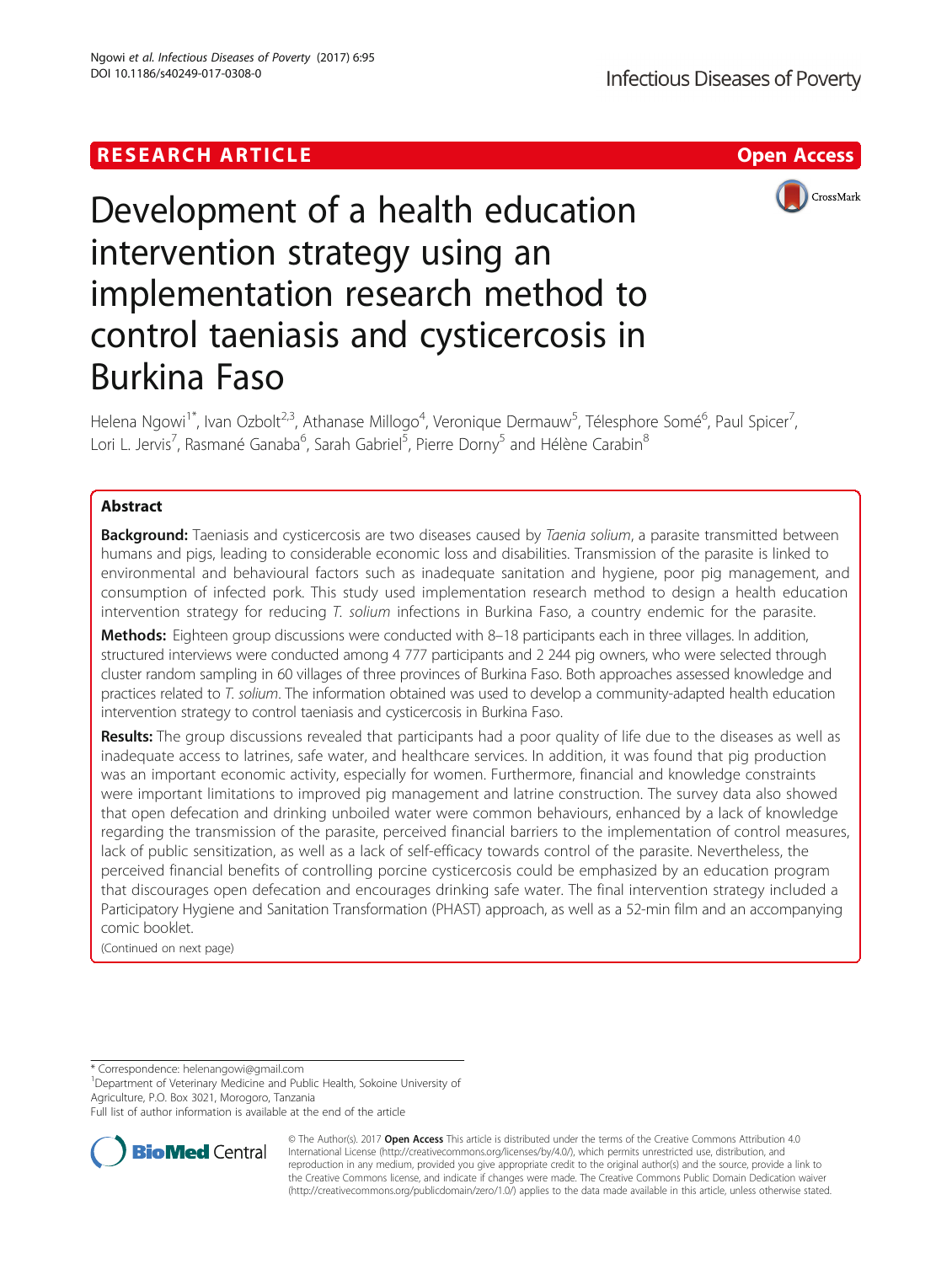## (Continued from previous page)

Conclusions: The main problem in the study communities regarding the transmission of T. solium cysticercosis is the random disposal of human faeces, which can be contaminated with parasite eggs. Prevention of open defecation requires the building of latrines, which can be quite problematic in economically challenged settings. Providing the community with the skills to construct durable latrines using low-cost locally available materials would likely help to resolve this problem. Further studies are required to implement and evaluate the T. solium control strategy developed in this study.

Keywords: Taenia solium control plan, Taeniasis, Cysticercosis, PHAST, Burkina Faso

# Multilingual abstract

Please see Additional file [1](#page-13-0) for translations of abstract into six official working languages of the United Nations.

# Background

In Burkina Faso, pigs serve as a common food source, being a relatively economical source of animal protein due to the pigs' ability to obtain nutrition by scavenging on local refuse [[1](#page-13-0)]. The country ranks second in terms of pig population in West Africa (following Nigeria) [[2, 3\]](#page-13-0). Taenia solium is a parasite transmitted between humans and pigs causing cysticercosis, larval infection which can lead to serious neurological manifestations (including epileptic seizures) in humans [\[4](#page-13-0)]. Taeniasis, infection with the adult parasite in the small intestine in human can lead to gastrointestinal disturbances and it is the source of larval infections in humans and pigs. Transmission of T. solium is linked with practices such as open defecation, allowing pigs to roam freely, and poor access to safe water, which can put humans and pigs at risk of ingesting T. solium eggs from human faeces infected with the adult worm. Changing health-related behaviours and practices requires a context-specific analysis to identify important and potentially modifiable factors that can be targeted when developing strategies to effectively control the parasite.

Research has shown that human epilepsy and neurocysticercosis are important health problems in Burkina Faso, with neurocysticercosis being the cause of epilepsy in at least some areas of the country. In Burkina Faso, in 1990s 1.9% ( $n = 532$ ) of seizure cases were considered probable cases of neurocysticercosis, and cysticercosis larvae were found in 0.5% ( $n = 3$ ) 410) of biopsy and surgical samples in two studies conducted at the university hospital of Ouagadougou [[5,](#page-13-0) [6\]](#page-14-0). In a more recent cross-sectional study conducted in three villages of Burkina Faso, 0% (95% confidence interval, 95% CI: 0–2.1%) of those sampled in the village of Nyonyogo  $(n = 176)$ , where there were very few pigs, had positive antigen enzymelinked immunosorbent assay (Ag-ELISA) [\[7](#page-14-0)] test responses. In contrast, in the Pabré village  $(n = 288)$ , where most pigs were confined, the seropositivity was 1.4% (95% CI: 0.4–3.5%), while in Batondo village ( $n = 302$ ), where most pigs were left to roam, the seropositivity was 10.3% (95% CI: 7.1–14.3%) [[8](#page-14-0)]. Among the 328 pigs examined, the Ag-ELISAbased prevalence of current porcine cysticercosis was estimated at 32.7% (95% Bayesian credible interval, BCI: 12.1–54.3%) in Batondo and 48.3% (95% BCI: 27.9–74.8%) in Pabré [[9\]](#page-14-0). The prevalence of lifetime epilepsy was estimated to be 4.5% (95% CI: 3.3–6.0%) among the 888 sampled villagers [[10](#page-14-0)], and the proportion of neurocysticercosis among people with epilepsy, diagnosed using computerized tomography, was estimated to be 46.9 and 45.5% in the two villages where pigs were raised. No neurocysticercosis cases were found in the village with very few pigs [[10](#page-14-0)].

Health education includes consciously constructed opportunities for learning, involving some form of communication, designed to improve health literacy and develop life skills that are conducive to individual and community health [[11](#page-14-0)]. Research has shown that effective health education interventions are based on a clear understanding of the targeted behaviours and the context in which they occur [[12](#page-14-0)]. One of the essential elements of health education programs is the involvement of the community in all phases of program development from its planning to its implementation to its evaluation [[12](#page-14-0)].

The Predisposing, Reinforcing, and Enabling Constructs in Educational Diagnosis and Evaluation (PRECEDE) model [[13](#page-14-0)] is a planning model based on the premise that just as medical diagnosis precedes a medical plan so should an educational diagnosis precede an intervention plan. The original model follows five steps to guide the design of appropriate interventions based on theories of human health behaviour. The phases are elaborated elsewhere [\[13\]](#page-14-0) and in the results section of this paper, and they include (1) Social Assessment, (2) Epidemiological Assessment, (3) Behavioural and Environmental Assessment, (4) Educational and Organizational Assessment, and (5) Administrative and Policy Assessment.

This model has been used successfully in the past in various public health settings. A study in Seattle, USA and Vancouver, Canada found that Chinese cultural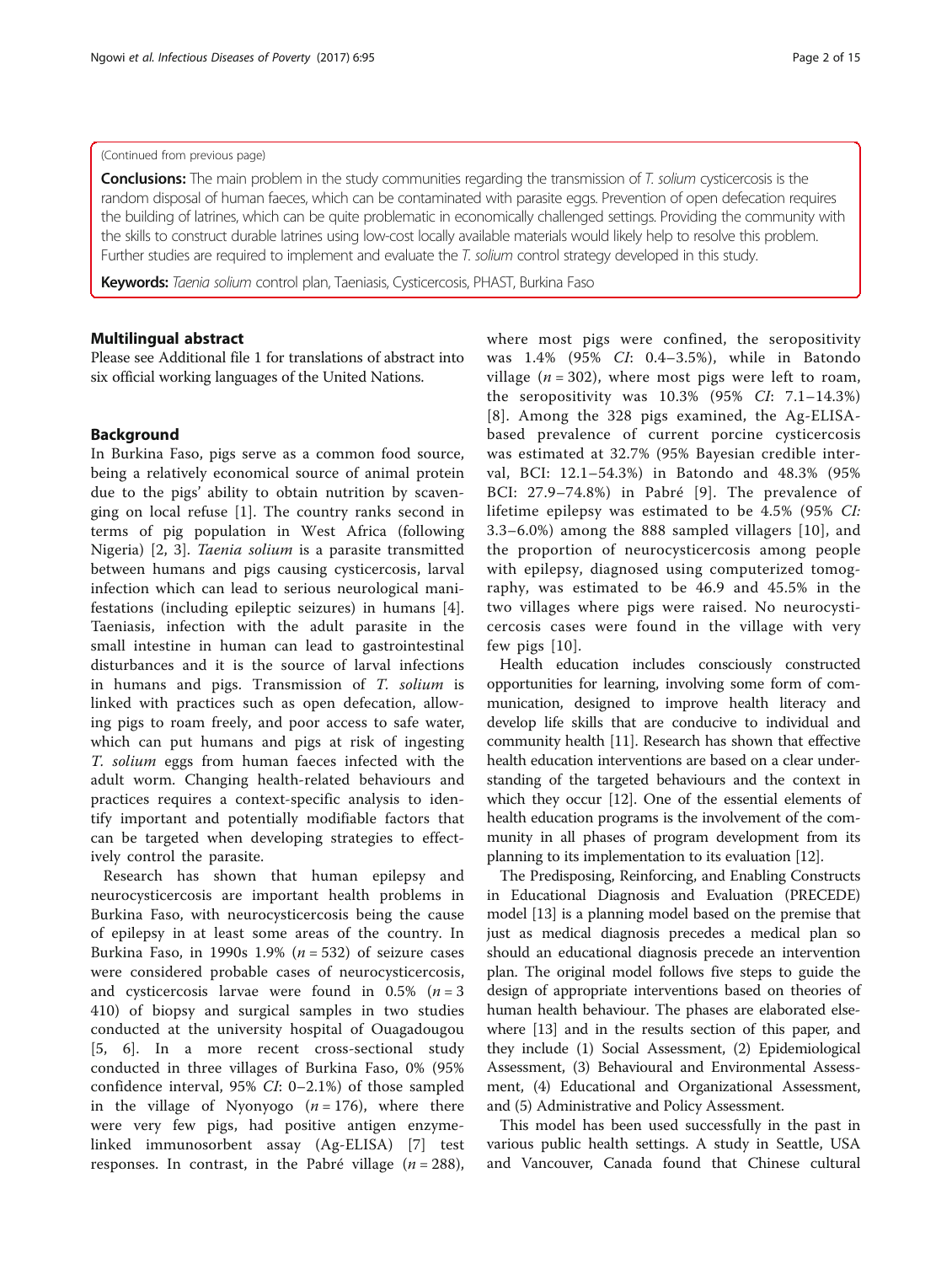beliefs play an important role in the dietary practices of Chinese people living in North America, and should thus be incorporated into the design and implementation of culturally appropriate health promotion programs for Chinese immigrants [\[14\]](#page-14-0). In Tanzania, the model was successfully used to develop culturally sensitive counselling tools for HIV and infant feeding [[15](#page-14-0)] and effective health education strategies to reduce porcine cysticercosis [\[16\]](#page-14-0).

This paper describes how an intervention strategy to control T. solium in Burkina Faso was developed using the PRECEDE model.

# Methods

# Study area

This study was conducted in three provinces of Burkina Faso located to the west of the capital city, Ouagadougou. Boulkiemdé and Sanguié were selected because they had the largest pig population in the country in 2010, with 191 438 and 145 923 pigs, respectively [\[17](#page-14-0)]. The third province, Nayala, was selected because it borders the other two provinces and also had a sizeable pig population (41 521 pigs). The 2006 national census reported that 505 206, 297 036, and 163 433 people were living in Boulkiemdé, Sanguié, and Nayala, respectively [[18\]](#page-14-0).

# Study design and data collection

This cross-sectional study used both qualitative and quantitative approaches to data collection. Group discussions (GDs) were conducted to understand community perceptions related to taeniasis and porcine cysticercosis and transmission risk factors in order to guide better plan of the questionnaire survey and ultimately the intervention to control the diseases. The GDs were conducted in three purposively villages selected to represent villages in the three selected provinces. A close-ended questionnaire, used to quantify knowledge and practices related to T. solium transmission, was completed by residents of 60 villages located in the three provinces of interest but different from those where the GDs took place.

# Group discussions

As part of the 'Social Assessment' phase of the PRE-CEDE approach, six GDs were conducted in each of the three selected villages: Batondo (Sanguié), Kikigogo (Boulkiemdé), and Sawa (Nayala). These represented typical villages where pigs are raised in each study province. The GDs were comprised of separate groups of men ( $n = 9$ ) and women ( $n = 9$ ) including youths, adults, and older adults selected purposively to have a representation of the different age groups of the community. A

total of 235 individuals participated in the GDs. The GD participants were primarily illiterate and mostly engaged in farming activities.

The GDs were conducted in December 2010 to assess community members' perceptions of their quality of life in general; community-level sanitation (e.g. defecation, sources of drinking water); pig production and health; as well as willingness to implement disease control measures, with special attention paid to T. solium taeniasis and cysticercosis. The GDs were held at the market place in Batondo, at the village chief's house in Kikigogo, and in three different settings in Sawa, sites that were found to be convenient by the study participants. In all villages, investigators worked with trained interpreters to conduct the GDs. The interpreters translated the answers from the languages Gurunsi, Mooré (Mossi), and San to French in Batondo, Kikigogo, and Sawa, respectively. The interpreter recorded the discussions while the GDs were taking place.

# Questionnaire interviews

As part of the 'Behavioural and Environmental Assessment' phase, surveys were conducted in 60 villages between February 2011 and January 2012. Since the main study is a community-based randomized control trial, the goal of the sampling was to compare the prevalence of active cysticercosis and the knowledge, attitudes and practices (KAP) relating to cysticercosis and taeniasis among participants through time. Therefore, the responses from the 80 participants per village are meant to represent KAP among those participants and are not meant to be generalized. However, we believe that the data represent the KAP pertaining to cysticercosis among people living in the 60 sampled villages and can be used to develop educational material for these communities. Such educational materials can be adapted to other endemic communities in the country.

Briefly, in each study province, all departments where pigs were raised (30 of 31 departments) were selected, and two villages meeting the eligibility criteria were randomly selected from each department for a total of 60 participating villages. Eligible villages had a population of at least 1 000 people as according to the 2006 census, were on the map provided by the Burkina Faso Geographic Institute (2000), were at least 5 km away from another participating village, were not located on a national or provincial road, were not the capital of the region or of the province, and were not located within 20 km of Koudougou or Ouagadougou. In each of the participating villages, 80 concessions were selected (a grouping of several households, usually members of the same family), including at least ten concessions with sows and at least 30 with pigs aged less than 12 months. One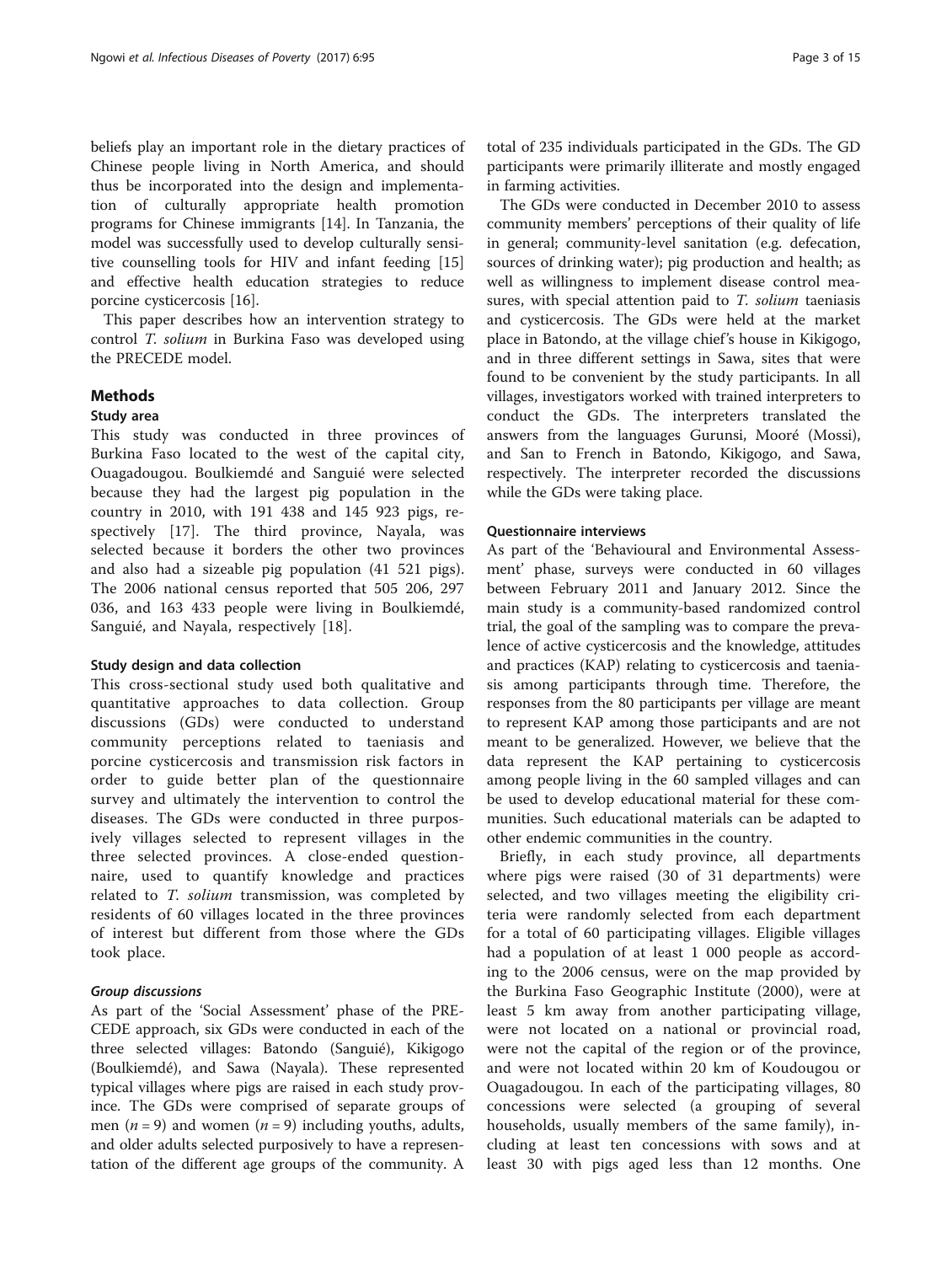household was selected at random from each concession. In each sampled household, one eligible member was randomly selected to participate in a 3-year follow-up study on epilepsy and chronic headaches. As part of the follow-up study, participants had to answer a baseline questionnaire that was included in the present study (see Additional file [2](#page-13-0)). The inclusion criteria for participants in the baseline study and subsequent follow-up study were: aged at least 5 years, and having lived in the village for at least 12 months and not planning to move in the next 3 years. Figure 1 shows the location of villages used in the pilot study [\[4](#page-13-0)–[6](#page-14-0)], the GDs, and the surveys.

The surveys were largely based on a cysticercosis questionnaire developed by the Cysticercosis Working Group in Eastern and Southern Africa (CWGESA). They measured sociodemographic factors, behaviors related to pork consumption, and knowledge on porcine cysticercosis, taeniasis, and of the life cycle of T. solium. In the first 40 selected concessions with sows or piglets, a blood sample was taken from one pig to measure the presence of active infection with cysticercosis. The owner of the sampled pig was asked to answer a questionnaire regarding pig management and knowledge on porcine cysticercosis. All data were recorded on personal digital assistants (HP iPAQ Rx5910 Travel Companion, USA). These electronic devices allowed better quality control during data collection and prevented potential errors during data entry.

#### Data analysis

# Development of thematic ideas and prevalence of various factors related to T. solium

The GD transcripts were team coded for recurring themes using NVivo 11.0 (QSR International, Americas) Inc. Burlington USA). Codes generally mirrored the content of the interview guide, permitting the retrieval of text on specific questions across interviews. The interview guide included a total of 36 questions. Thematic analysis identified nine primary codes, each with subthemes, accounting for a total of 51 identified subthemes.

The survey data were coded in Stata<sup>®</sup> 13 (StataCorp LP College Station, Texas USA) and analysed in R version 3.1.3 [[19\]](#page-14-0) to estimate the frequency of the various factors assessed. Exact binomial 95% CIs were estimated for percentages with the binom command in R.

# Rating behavioural and environmental factors related to T. solium

As part of the 'Educational and Organizational Assessment', the Health Belief Model (HBM) was used to rate the behavioural and environmental factors identified, focusing on their importance and potential for change through an education intervention. The HBM is an individual-level theory of health behaviour [[20\]](#page-14-0) developed to explain and predict health-related behaviours, particularly regarding the uptake of health services.

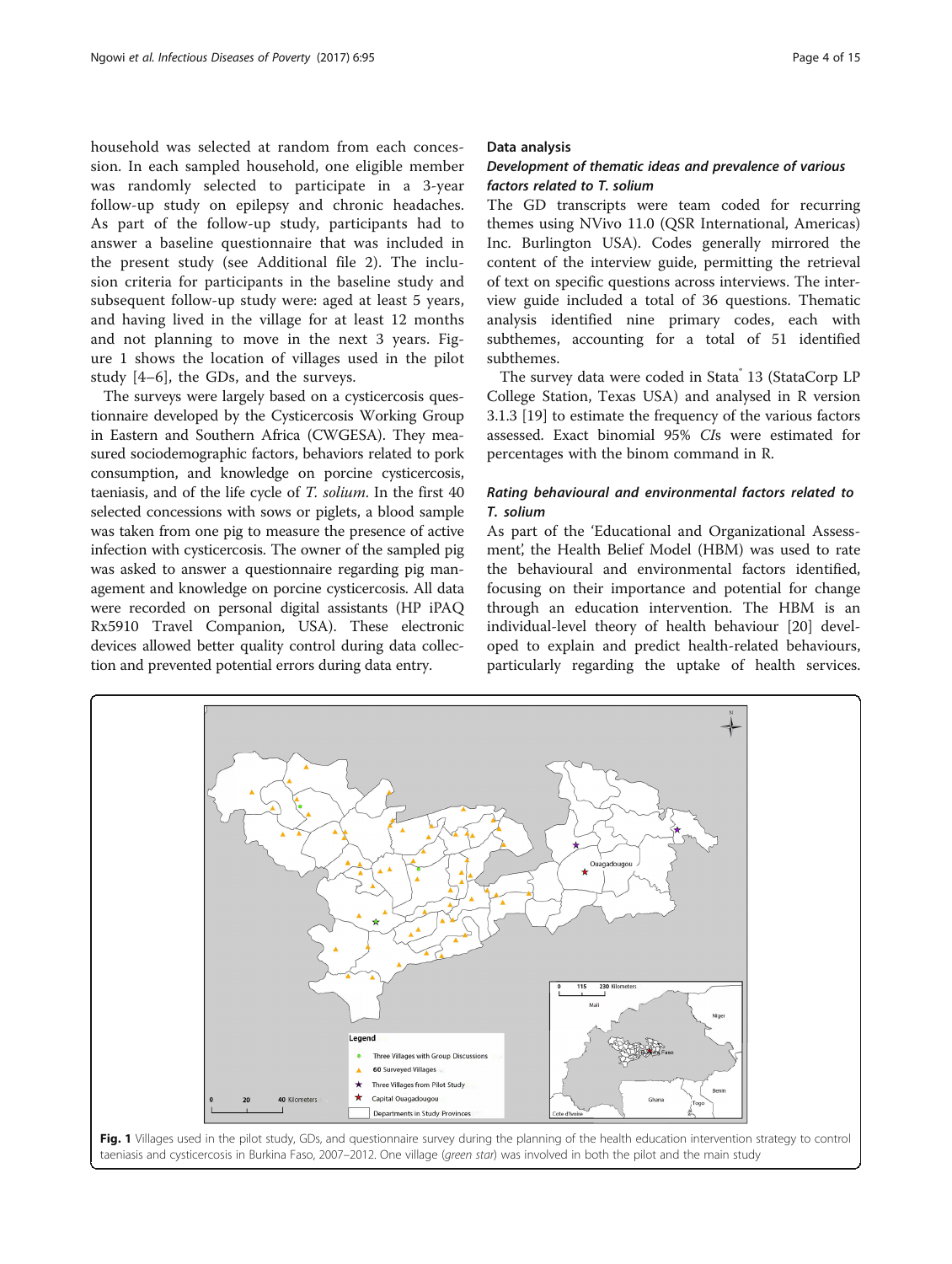Based on the GDs and surveys, predisposing, reinforcing, and enabling factors for prioritized behaviours, their importance, and potential for change were identified. Importance of a behaviour was based on how common a behaviour was found to be, as elucidated by the GDs and surveys. Changeability was assessed based on the GD participants' perception of the possibility for behavioural change and some information from the survey. In addition, lessons learned from previous studies elsewhere guided the evaluation of any behaviour's changeability. At this stage, the preliminary targets for the health education intervention were identified, focusing on predisposing, reinforcing, and enabling factors of at least moderate importance and changeability.

# Identification of a suitable intervention approach

As part of the 'Administrative and Policy Assessment', available resources (financial, time, staff ), policies, guidelines, and other political factors that could support or hinder the implementation of the planned interventions were assessed through a literature review and consultations with relevant organizations to identify suitable approaches for the current project. These included governmental organizations and non-governmental organizations (NGOs) that were involved in implementing community-based education programs in Burkina Faso.

#### Results

# Perceptions related to T. solium based on the GDs

The results of the GD were used to complete the 'Social Assessment' phase of the PRECEDE model. The number and age range of the participants taking part in the 18 GDs are presented in Table 1. The number of participants was similar between the villages and each age category in each village also had similar numbers of participants. Batondo had previously participated in a pilot epidemiological study on human and porcine cysticercosis. However, based on the analysis of GD data from this study, familiarity with the *T. solium* life cycle in this village did not differ from that of Kikigogo and Sawa.

# Perceptions about tapeworms in humans

Most people had seen worms in their faeces or those of others, but their description was insufficient to distinguish between worm species. The main source of human tapeworm infections was thought to be food. Some respondents mentioned inadequately cooked meat, some mentioned pork specifically: "We think that it is badly cooked meat that we buy at the market which gives us the Necourdjomnè [tapeworms]" (older female GD participant, Batondo); "Any meat can give it, but especially pork meat, it is what we eat a lot of" (adult male GD participant, Sawa). The respondents suggested several ways to avoid tapeworm infections, which included: avoiding the consumption of dirty food, improving personal and environmental hygiene, filtrating water, keeping pigs penned, and visiting healthcare centres for health check-up and deworming.

## Pig rearing and pork consumption

Women were primarily responsible for raising pigs and managing income generated from pig sales, while men were more often involved in raising cattle, goats, and sheep. Women often received help from their children (especially daughters) who sometimes also owned pigs. The most common method of pig husbandry was to tie up pigs or pen them during the rainy season and let them roam during the dry season, with some variations noted. For example, some families let their pigs roam during the day and tied them up at night, others preferred to tie them up all the time, and some others would confine some pigs while letting others roam. Confinement during the rainy season was intended to prevent pigs from destroying crops. Penned pigs were typically fed grass, millet brew waste, and millet and maize bran. Roaming pigs were also given food but in smaller quantities than the confined pigs on anticipation that the roaming pigs source additional feed on their own when roaming. Most pigs drank from ponds but were given extra water from wells during the dry season. Respondents were aware that roaming pigs might eat

|  |  |  |  | <b>Table 1</b> Number and age range of participants taking part in the 18 GDs conducted in three villages of Burkina Faso, 2010 |  |  |
|--|--|--|--|---------------------------------------------------------------------------------------------------------------------------------|--|--|
|--|--|--|--|---------------------------------------------------------------------------------------------------------------------------------|--|--|

|                     | Village |           |     |           |     |           |     |           |  |
|---------------------|---------|-----------|-----|-----------|-----|-----------|-----|-----------|--|
|                     | Batondo |           |     | Kikigogo  |     | Sawa      |     | Total     |  |
| Participants        | No.     | Age range | No. | Age range | No. | Age range | No. | Age range |  |
| Male youths         | 16      | $14 - 22$ | 12  | $12 - 22$ | 13  | $18 - 26$ | 41  | $12 - 26$ |  |
| Female youths       | 11      | $14 - 20$ | 16  | $14 - 20$ | 16  | $17 - 26$ | 43  | $14 - 26$ |  |
| Male adults         | 11      | $22 - 49$ | 12  | $25 - 45$ | 12  | $32 - 44$ | 35  | $22 - 49$ |  |
| Female adults       | 13      | $25 - 47$ | 13  | $24 - 46$ | 16  | $30 - 45$ | 42  | $24 - 47$ |  |
| Male older adults   | 8       | $50 - 70$ | 12  | $45 - 70$ | 13  | $45 - 76$ | 33  | $45 - 76$ |  |
| Female older adults | 11      | $44 - 60$ | 18  | $45 - 85$ | 12  | $45 - 61$ | 41  | $44 - 85$ |  |
| Total               | 70      | $14 - 70$ | 83  | $12 - 85$ | 82  | $45 - 61$ | 235 | $12 - 85$ |  |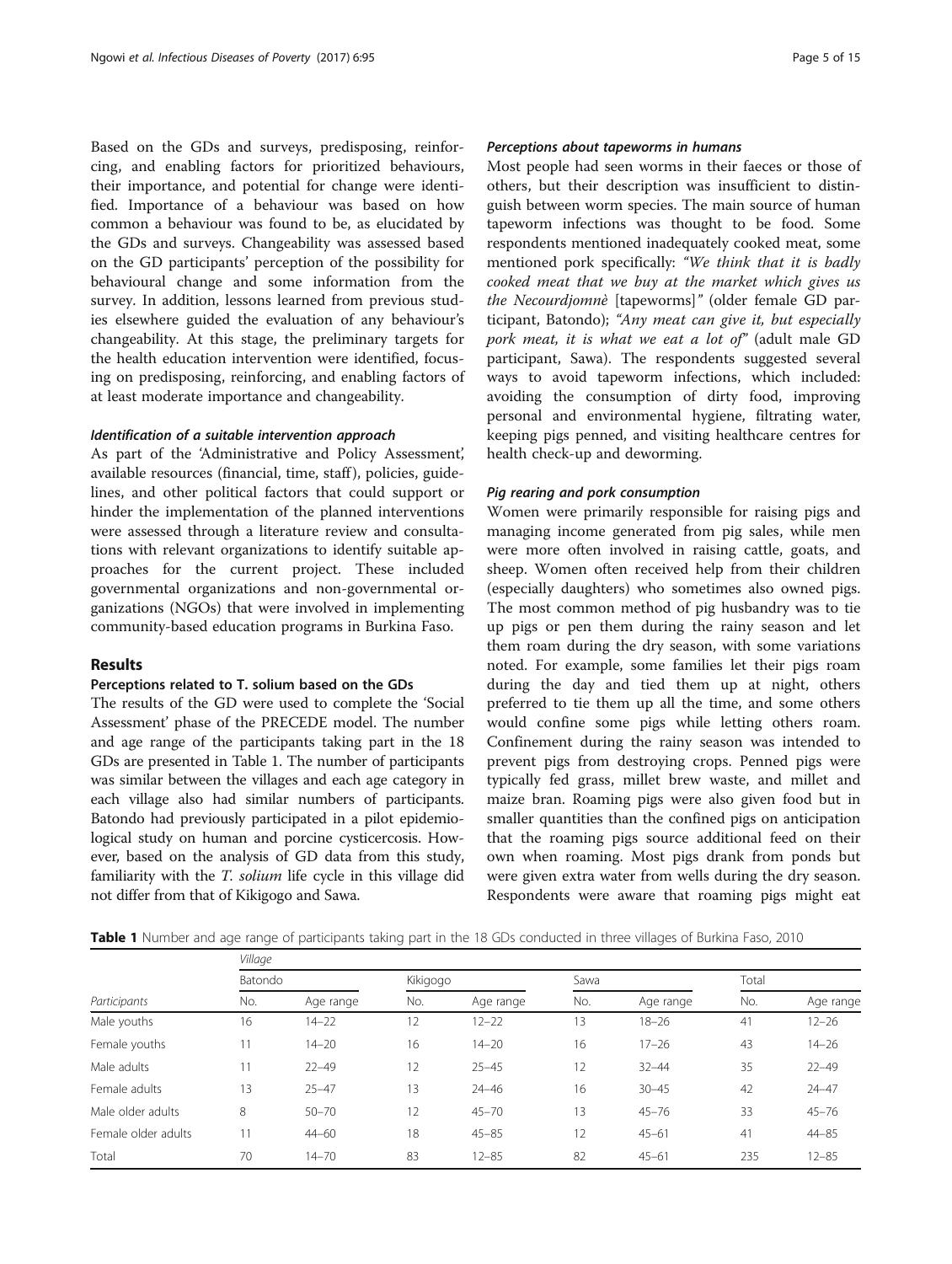human faeces and get illnesses, but most did not have pens or enough feed to prevent this from occurring. Participants recognized the positive value of keeping pigs penned to improve production, prevent diseases, avoid theft, and enhance collection of manure for land fertilization. Only two participants had received training about raising pigs. However, almost all of the participants, including men, were interested in such training to be provided during the dry season by nurses or through training someone from the village who would bring back the knowledge to the community. Participants were particularly interested in pig illnesses and their causes. Most of the participants said that they ate pork, which was generally prepared at home. Overall, pork was cheaper than lamb or beef, and easier to find in those localities. The most common and traditional way of preparing pork was to boil it in water with a few condiments, followed by a more recent technique of grilling it, cooking it in the oven, or frying it in oil.

# Pig diseases

Participants reported two major diseases in pigs: one that caused white pimples to appear on the tongue and the rest of the body, though participants could not provide a name of the disease; and another that causes pigs to have seizures that suddenly start and manifested in shaking, drooling (and sometimes urinating), and falling. Many people referred to the latter illness as epilepsy. A few respondents explained that when realizing that a pig had epilepsy, they would try to sell it right away, hoping that the buyer would not detect its illness. Some mentioned that despite knowing the risks, many people ate the meat from epileptic pigs. Only two respondents from Sawa mentioned the risk of transmission, one saying that they would kill pigs with epilepsy to avoid transmission to other pigs. One respondent from Batondo explained that this illness had been on the rise over the past 2 years and that some people had lost all their pigs. Many people did not know the causes of pig epilepsy. A similar number of respondents offered explanations regarding causes of pig epilepsy, with the main one being food consumed, especially by roaming pigs, although no specific kind of food was mentioned. The unanimously identified solution to the problem was to build pens to prevent pigs from eating garbage and human faeces from the bush.

Another illness affecting pigs was the presence of white pimples. One common description was that pigs would stop eating, lose weight, and could die within a few days. Once their meat was cut, white pimples could be found on their bodies, under their tongues, and on their offal, such as their lungs and intestines. Respondents mentioned being told by the veterinarian to throw infected meat away and an abandoned well was

identified as the prime location to dump carcasses. Respondents also mentioned that infected pigs were much more difficult to sell, the norm being to not want to purchase a pig with white dots under its tongue. The worst case scenario was to eat the infected meat since selling it at the market would be impossible. Participants were aware of the health-related risks of eating the meat, but they could not afford to throw it away. Some people identified filth and various other things that pigs find and eat in the bush as the cause of this disease, while others mentioned millet mixed with water or bran (the millet would accumulate in the pig's body through time and would cause these pimples to appear). Aside from food, some participants believed that pigs were born with this disease, while other participants simply did not know the cause.

#### Open defecation

Due to a lack of latrines, it was found that open defecation is common in all villages, with both men and women defecating wherever they feel comfortable. The general trend is for people to defecate in the bush during the day, while staying closer to their house during the night. Other common defecation sites include under trees, abandoned houses, by a pond, or gardens, especially for families living far from the bush. It was found to be common for younger children to defecate behind the house or in a pot, the contents of which would later be discarded in the bushes or given to local dogs and pigs, whose role was to clean the areas surrounding the residences. Although open defecation was perceived as a shameful practice, it was also accepted as it has a long history that is difficult to change: "It is embarrassing because a man can see you over there and he cannot greet you [laughs]" (younger female GD participant, Kikigogo). People were very aware of the risk of open defecation for their health and that of their pigs. They were aware that having latrines was cleaner and reduced the spread of diseases by limiting the access of flies and animals to faeces. People said they would use latrines if they were available to them. Latrines were seldom available, except in schools (in Batondo) or 'in town', where people have to pay for them. Some proposed combining efforts as a solution. "What I think is that if we want to build latrines, we can choose two or three households and build a latrine in the middle. Then we need to educate the members of the three households on how to use the latrines because some do not know that faeces must be put in the hole so they will do it on the side but if we show them, they will do it" (older female GD participant, Kikigogo). Barriers to building latrines were mainly financial, with no cultural barriers found. Some respondents noted that a latrine constructed using only local materials would not be strong enough and could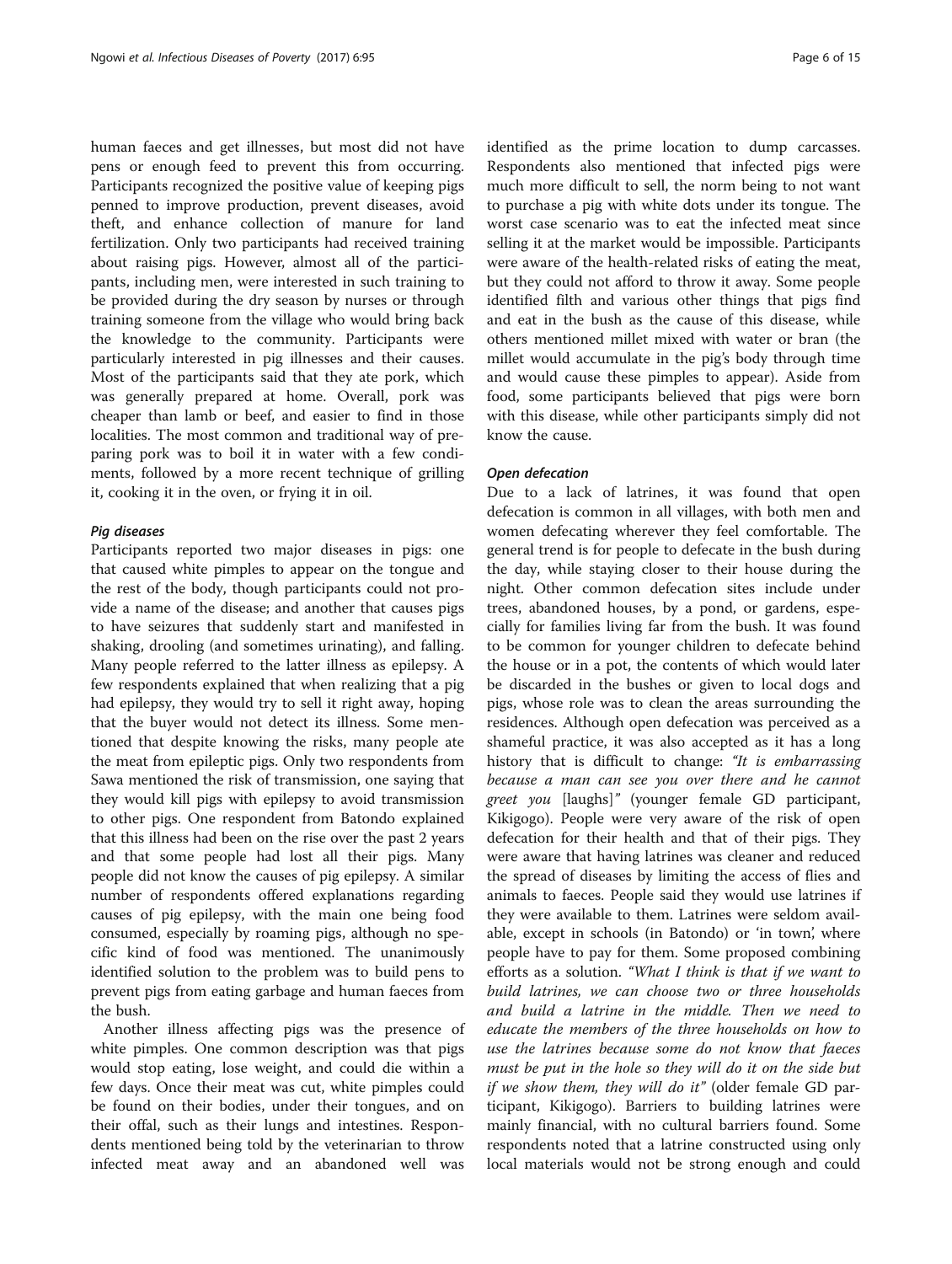endanger its users. A good latrine in their opinion would be one made of cement, which was considered to be expensive.

## Hand washing

Most people stated that they washed their hands only when they were about to eat, and some mentioned washing hands while washing their face in the morning or to get rid of dirt or right after defecation. A few people cited other timings: for prayer (Muslims), before cooking, during the sale of food, after shaking hands with someone, or after farm work. Most people mentioned washing their hands in order to avoid diseases and dirtiness. Many people could not afford soap and only used water to wash their hands.

#### Sources of drinking water

Most people obtained drinking water from open wells. The majority of these wells do not have an edge, which meant that the water is likely to be contaminated. Participants acknowledged that water from the tap or pump would have been the best but that only few people had access to this source. Villagers were very aware that drinking unclean water could cause stomachaches, malaria, epilepsy, guinea worm disease, intestinal worms, diarrhoea, and cholera. Additionally, participants, especially children, stated that using well water to wash themselves made their skin itch. The main solutions to having access to clean water that participants suggested was to build an edge with cement around the wells; though many said that they could not afford this.

In summary, the lack of latrines and safe water were considered potential problems compromising the quality of life of people in these villages. Human diseases such as epilepsy and poor access to healthcare services were also identified as problems. Pig production was an important enterprise that enabled women to meet family needs, but pigs scavenging on contaminated substances that contributed to zoonotic diseases were important constraints to pig production, limiting the pigs from expressing their full productivity potential because of poor nutrition. Lack of financial capacity was an important limitation to improved sanitation and pig management. Participants were very well aware of the health risks associated with poor sanitation, but were less knowledgeable about what caused pig diseases and their link to human health. Respondents were eager to learn about alternative methods of pig management and most claimed to have not had an opportunity for such training. There was a strong desire to build more latrines, though this was found to often be constrained by limited finances.

## Epidemiological assessment

The 'Epidemiological Assessment' phase of the PRE-CEDE model was completed during the pilot study outlined in the introduction [[5,](#page-13-0) [6, 8](#page-14-0)–[10](#page-14-0)] and demonstrated that cysticercosis was a health problem in Burkina Faso.

# Quantitative knowledge and practices related to T. solium based on questionnaire interviews

The results of the surveys were used to complete the 'Behavioural and Environmental Assessment' phase of the PRECEDE model. The sociodemographic characteristics of the 4 777 participants as well as of the 2 244 pig owners are summarized in Table [2.](#page-7-0) More than twothirds of the participants never attended school and most were homemakers or farmers. The vast majority of pig owners were female.

#### Participants' knowledge on taeniasis and cysticercosis

Knowledge levels about how porcine cysticercosis or human taeniasis is acquired were quite low, and even lower among women (see Table [3](#page-8-0)). Among those who had heard or knew about human taeniasis, only 5.3% (95% CI: 4.5–6.1%) knew that the infection could be acquired by eating undercooked infected pig meat. Knowledge on how a human contracts tapeworm infection was significantly lower in Nayala than in Sanguié (prevalence proportion ratio, PPR: 0.2;  $95\%$  CI: 0.1–0.5). Knowledge on how a pig acquires cysticercosis was significantly lower in Boulkiemdé (PPR: 0.4; 95% CI: 0.3–0.5) and Nayala (PPR: 0.06; 95% CI: 0.02–0.20) compared to Sanguié. Males were more likely to possess knowledge on the route of tapeworm infection for humans and about how pigs acquire cysticercosis than females (PPR: 1.5; 95% CI: 1.1–2.0 and PPR: 2.2; 95% CI: 1.6–2.9, respectively) (see Table [3\)](#page-8-0).

# Knowledge and practices related to pig rearing and cysticercosis and taeniasis transmission

Most pig owners (89.5%) had heard about porcine cysticercosis (see Table [4\)](#page-9-0). The percentage of pig owners reporting the ingestion of human faeces was the transmission route for porcine cysticercosis was much lower than among the questionnaire respondents. Pig owners used their profits from selling pigs to invest in business, pay for healthcare fees, and send children to school, rather than to buy food (see Table [4\)](#page-9-0). Table [5](#page-9-0) presents various practices related to T. solium transmission as reported by the questionnaire participants.

# Evaluating the potential for behavioural change and changing environmental factors

The results from the 'Social Assessment', the questionnaire interviews, and findings from similar studies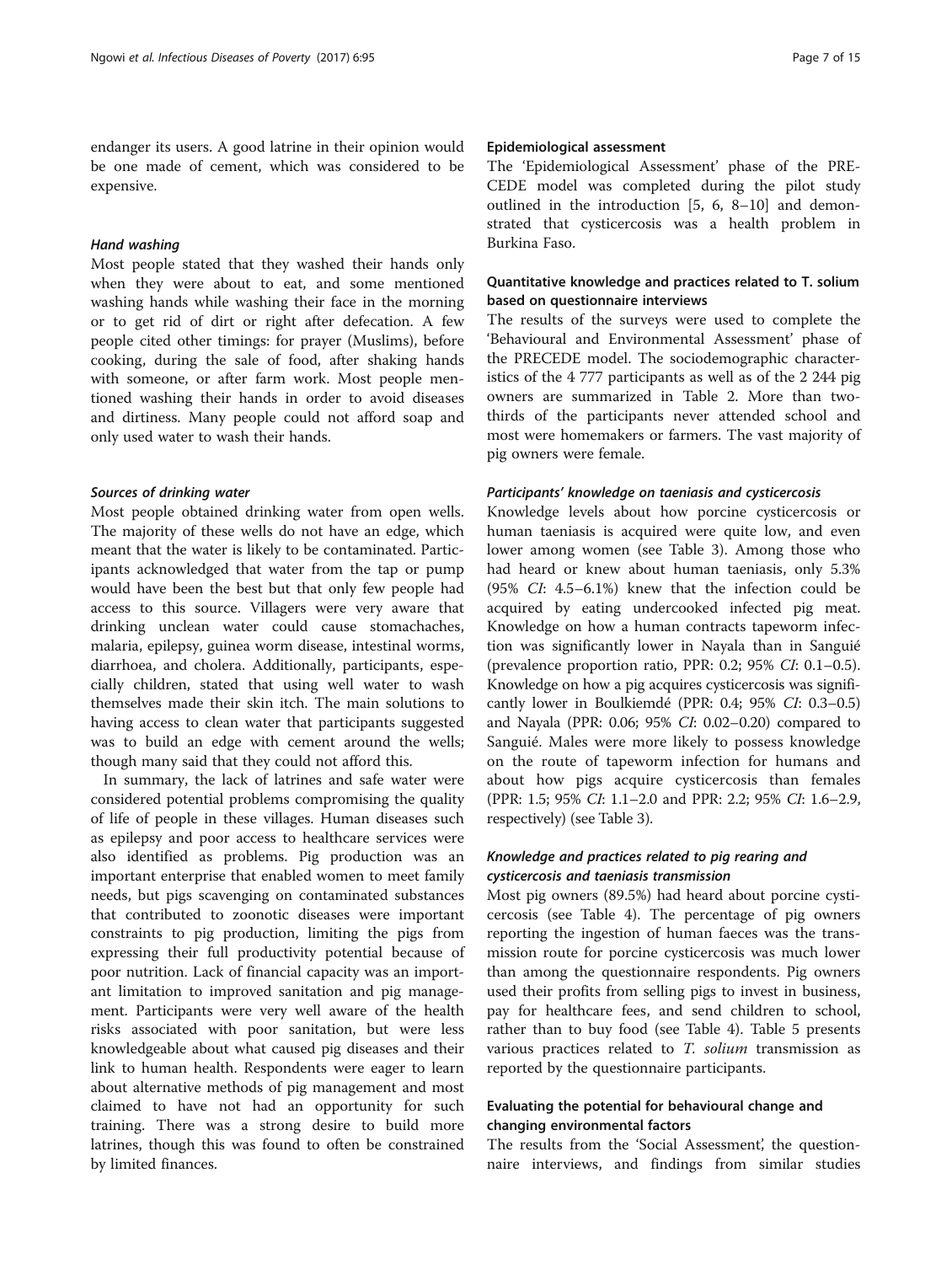<span id="page-7-0"></span>Table 2 Sociodemographic characteristics of respondents answering the screening questionnaire assessing knowledge and practices related to T. solium and of interviewed pig owners in 60 villages in Burkina Faso, 2011–2012

| Factor                          | Value                      | Percentage<br>[95% $CI$ ] <sup>a</sup> |
|---------------------------------|----------------------------|----------------------------------------|
| Screening questionnaire         |                            |                                        |
| Province ( $n = 4$ 777)         | Boulkiemdé                 | 49.9<br>$[48.5 - 51.4]$                |
|                                 | Sanguié                    | 33.3<br>$[32.0 - 34.7]$                |
|                                 | Nayala                     | 16.7<br>$[15.7 - 17.8]$                |
| Age distribution ( $n = 4$ 751) | $\leq$ 15                  | 28.0<br>$[26.8 - 29.3]$                |
|                                 | $16 - 40$                  | 39.3<br>$[37.9 - 40.7]$                |
|                                 | $\geq 41$                  | 32.7<br>$[31.4 - 34.1]$                |
| Gender ( $n = 4$ 776)           | Female                     | 53.8<br>$[52.4 - 55.2]$                |
| Education level ( $n = 4$ 774)  | Attended school            | 29.0<br>$[27.7 - 30.3]$                |
| School level ( $n = 4$ 775)     | Incomplete primary school  | 87.5<br>$[86.5 - 88.4]$                |
|                                 | Completed primary school   | 7.8 [7.0-8.6]                          |
|                                 | Completed secondary school | $4.6$ [ $4.0 - 5.2$ ]                  |
|                                 | Completed college          | 0.1<br>$[0.06 - 0.3]$                  |
| Occupation ( $n = 4$ 774)       | Farmer                     | 38.2<br>$[36.8 - 39.6]$                |
|                                 | Homemaker                  | 35.1<br>$[33.7 - 36.5]$                |
|                                 | Student                    | 19.4<br>$[18.2 - 20.5]$                |
|                                 | Other <sup>b</sup>         | 7.4 [6.7-8.2]                          |
| Pig owner questionnaire         |                            |                                        |
| Province $(n = 2, 244)$         | Boulkiemdé                 | 52.3<br>$[50.2 - 54.4]$                |
|                                 | Sanguié                    | 35.0<br>$[33.1 - 37.0]$                |
|                                 | Nayala                     | 12.7<br>$[11.3 - 14.1]$                |
| Gender ( $n = 2,240$ )          | Female                     | 96.6<br>$[95.8 - 97.3]$                |

<sup>a</sup>binomial exact 95% CI

<sup>a</sup>binomial exact 95% *CI*<br><sup>b</sup>e.g. commerce, salaried skills, unemployed

conducted elsewhere [\[21](#page-14-0)–[23\]](#page-14-0) were used to rate the importance and evaluate the potential for change in behaviour and the environmental factors identified (see Table [6](#page-10-0)). This evaluation is part of the 'Behavioural and Environmental Assessment'.

Open defecation was a highly prevalent behaviour reported during the GDs and questionnaire interviews, and is strongly associated with the prevalence of human cysticercosis epidemiologically [\[21\]](#page-14-0). While an education program strictly focused on reducing open defecation was expected to only slightly reduce this behaviour due to a lack of latrines, the lack of perceived cultural barriers to constructing latrines suggests that including training on how to build latrines into the education program could improve the situation. In addition, it is possible that being aware that epilepsy can be prevented through better sanitation could convince people to invest in building latrines. Hence, latrine ownership was assessed as being potentially changeable (Table [6\)](#page-10-0) if the community was provided with the skills on how to construct durable latrines using locally available, less expensive materials and if given more knowledge on the link between sanitation and neurocysticercosis-associated epilepsy. Adoption of latrine use has been realized in some parts of the country where the government and some NGOs have assisted in the building of latrines for communities through local projects.

Eating undercooked pork was considered moderately changeable if education on the health risks associated with this behaviour was provided. Indeed, consuming pork at village markets was identified as being strongly associated with human cysticercosis [[21\]](#page-14-0), even though the reporting of eating undercooked pork was not frequent. It is believed that pork prepared at village markets is more likely to be undercooked because this is most practiced in areas where most of the consumers are drinking alcohol, commonly at peripheries of the market place. In this case it is possible that villagers may not report the level of pork cooking accurately. Hence, the importance of thoroughly cooking pork was prioritized for the education program.

In addition to being weakly associated with the prevalence of human cysticercosis infection [\[21\]](#page-14-0), allowing pigs to roam was considered less amenable to change given the requirement for financial investment in fencing, which was perceived as being difficult in this financially constrained community. In addition, the potential to change the problem of feed seasonality was rated as low due to the financial and work burdens this would place on participants in feeding the confined pigs indoors.

Drinking unboiled water was considered to have low changeability given its requirement for financial investment such as cost of fuel.

# Predisposing, reinforcing, and enabling factors for lack of latrines and consumption of undercooked pork

The results of the 'Social' and 'Behavioural and Environmental' assessments were used to identify and rate the predisposing, reinforcing, and enabling factors for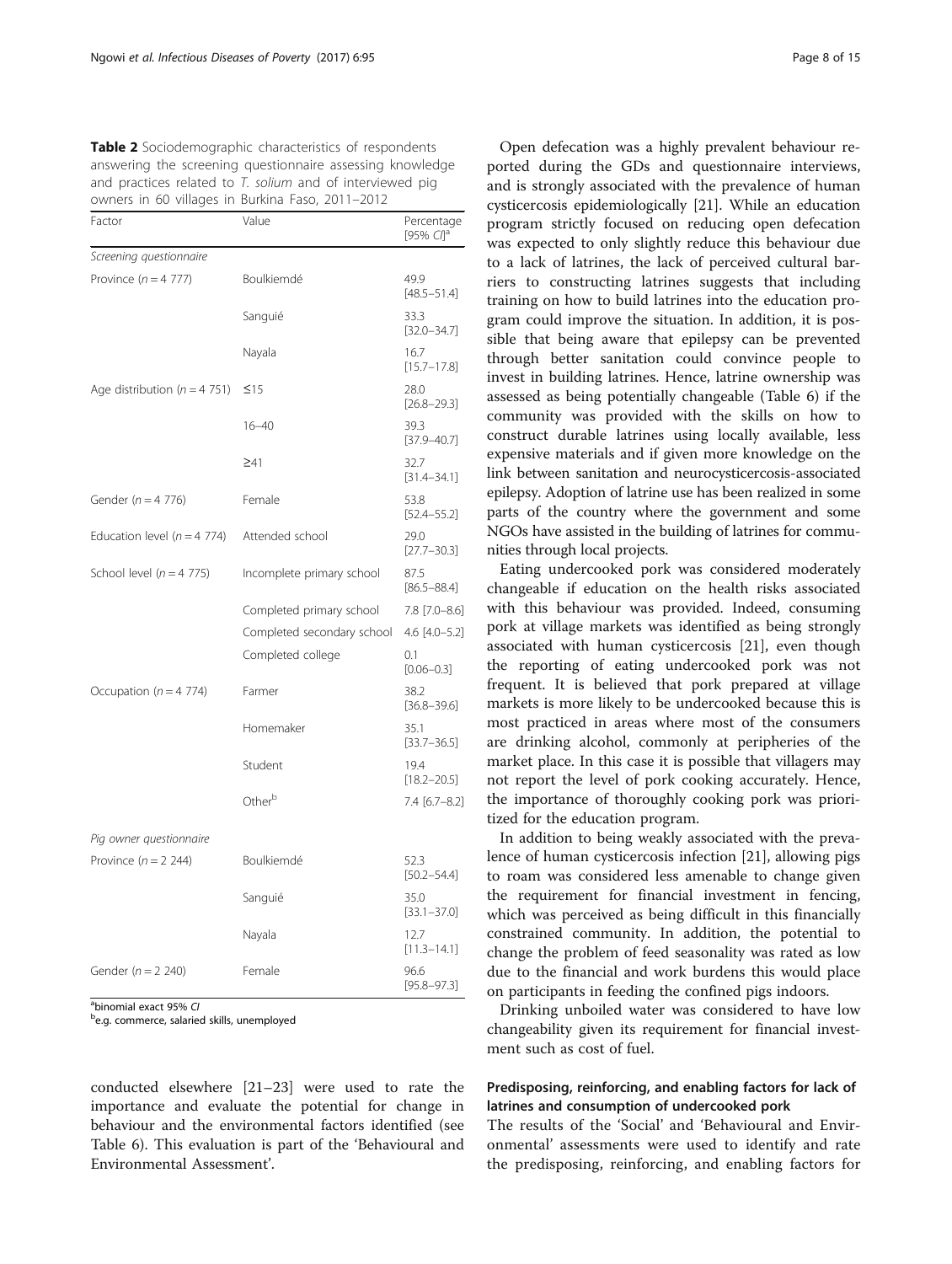<span id="page-8-0"></span>Table 3 Knowledge<sup>a</sup> on taeniasis and porcine cysticercosis among questionnaire respondents from 60 villages in Burkina Faso, 2011–2012

| Topic                                 | Knowledge                                                 | Overall                 | Gender                  |                         | Province                |                         |                         |
|---------------------------------------|-----------------------------------------------------------|-------------------------|-------------------------|-------------------------|-------------------------|-------------------------|-------------------------|
|                                       |                                                           |                         | Male                    | Female                  | Boulkiemdé              | Sanguié                 | Nayala                  |
| <b>Taeniasis</b>                      |                                                           | $n = 4$ 773             | $n = 2,205$             | $n = 2,568$             | $n = 2,385$             | $n = 1,589$             | $n = 799$               |
|                                       | Has heard of human tapeworm but has never been infected   | 53.4<br>$[51.9 - 54.8]$ | 53.1<br>$[51.0 - 55.2]$ | 53.6<br>$[51.6 - 55.5]$ | 50.8<br>$[48.7 - 52.8]$ | 57.5<br>$[55.0 - 60.0]$ | 52.8<br>$[49.3 - 56.3]$ |
| Had a tapeworm infection/saw segments |                                                           | 9.4<br>$[8.6 - 10.2]$   | 10.7<br>$[9.4 - 12.1]$  | 8.2<br>$[7.2 - 9.3]$    | 12.5<br>$[11.2 - 13.8]$ | 3.7<br>$[2.8 - 4.7]$    | 11.5<br>$[9.4 - 13.9]$  |
| human<br>tapeworm                     | Among those having heard of or having been infected with  | $n = 2994$              | $n = 1,407$             | $n = 1,587$             | $n = 1,508$             | $n = 972$               | $n = 514$               |
| (eating undercooked pork)             | Knowledge on how humans contract a tapeworm infection     | 5.3<br>$[4.5 - 6.1]$    | 6.4<br>$[5.2 - 7.8]$    | 4.3<br>$[3.3 - 5.4]$    | 5.4<br>$[4.3 - 6.6]$    | 7.1<br>$[5.6 - 8.9]$    | 1.6<br>$[0.7 - 3.0]$    |
| (see worm in faeces)                  | Knowledge on how to recognize tapeworm infection          | 49.2<br>$[47.4 - 51.0]$ | 50.0<br>$[47.3 - 52.6]$ | 48.6<br>$[46.1 - 51.1]$ | 43.4<br>$[40.9 - 46.0]$ | 57.3<br>$[54.1 - 60.4]$ | 51.0<br>$[46.6 - 55.4]$ |
|                                       | Source of knowledge relating to human tapeworm (friend)   | 82.1<br>$[80.7 - 83.5]$ | 81.9<br>$[79.8 - 83.9]$ | 82.3<br>$[80.3 - 84.1]$ | 80.0<br>$[77.9 - 82.0]$ | 85.0<br>$[82.6 - 87.2]$ | 83.1<br>$[79.5 - 86.2]$ |
| Porcine cysticercosis                 |                                                           | $n = 4$ 773             | $n = 2,205$             | $n = 2,568$             | $n = 2,385$             | $n = 1589$              | $n = 799$               |
| Has heard about/seen pig cysts        |                                                           | 63.4<br>$[62.0 - 64.8]$ | 64.7<br>$[62.7 - 66.7]$ | 62.3<br>$[60.4 - 64.1]$ | 69.9<br>$[68.0 - 71.7]$ | 58.8<br>$[56.4 - 61.3]$ | 53.2<br>$[49.7 - 56.7]$ |
|                                       | Among those who have heard about/seen pig cysts           | $n = 3026$              | $n = 1,427$             | $n = 1,599$             | $n = 1,666$             | $n = 935$               | $n = 425$               |
| faeces)                               | Knowledge on how a pig acquires cysts (eating human       | 6.2<br>$[5.4 - 7.1]$    | 8.7<br>$[7.3 - 10.3]$   | 4.0<br>$[3.1 - 5.1]$    | 4.4<br>$[3.5 - 5.5]$    | 12.0<br>$[10.0 - 14.2]$ | 0.7<br>$[0.1 - 2.0]$    |
| tongue)                               | Knowledge on where to find cysts in a live pig (under the | 80.2<br>$[78.7 - 81.6]$ | 81.9<br>$[79.8 - 83.9]$ | 78.7<br>$[76.6 - 80.7]$ | 86.3<br>$[84.5 - 87.9]$ | 66.7<br>$[63.6 - 69.8]$ | 86.1<br>$[82.5 - 89.3]$ |
|                                       | Source of knowledge on pig cysts (pig seller)             | 84.5<br>$[83.1 - 85.7]$ | 84.2<br>$[82.2 - 86.1]$ | 84.7<br>$[82.8 - 86.4]$ | 86.2<br>$[84.4 - 87.8]$ | 80.0<br>$[77.3 - 82.5]$ | 87.5<br>$[84.0 - 90.5]$ |

<sup>a</sup>Percentages and binomial exact 95% CIs

behaviours deemed changeable (i.e. the building of latrines and pork consumption) for their importance and changeability during the 'Educational and Organizational Assessment' phase. Three predisposing and two reinforcing factors, and one enabling factor were identified (see Table [7](#page-10-0)).

The first predisposing factor was a lack of knowledge on the life cycle and impact of T. solium. Indeed, people did not have a great deal of knowledge on their susceptibility or the severity of infections that could be acquired from pigs. The knowledge gap was considered highly changeable, as it could be easily addressed through education [\[22](#page-14-0)–[24\]](#page-14-0). The link between T. solium and epilepsy in humans should be emphasized, as the community already has strong fears about the impacts of epilepsy.

A second predisposing factor was the perceived financial benefits of pigs and the profits from their sale being used to pay for healthcare fees, invest in business, and send children to school. These benefits could be emphasized to motivate control efforts.

The third predisposing factor was the perceived financial burden of implementing T. solium control measures such as building latrines or confining pigs. This could

prove to be a major barrier, resulting in this factor being deemed low in terms of changeability.

Self-efficacy was considered a potential re-enforcing factor for preventing T. solium transmission that was lacking in this resource-poor community, as revealed by the community's strong belief that they would not be able to construct durable latrines or pigpens using local materials. A community-led total sanitation model (CLTS) [\[25\]](#page-14-0), although it does not prescribe latrine styles, is perceived to be an important model to enhance selfefficacy, as participants can learn from each other when they decide to build latrines to stop open defecation. However, the rate of change of self-efficacy was unknown as the CLTS model itself had not yet been evaluated under controlled trials. Nevertheless, selfefficacy was prioritized in this study.

Another important reinforcing factor lacking in the community was public sensitization. Apart from a few mentions of nurses as sources of health messages, there was no other source of health communication mentioned during the GDs. Similarly, the questionnaire indicated that the major source of information on taeniasis and porcine cysticercosis were citizens rather than health professionals or schools.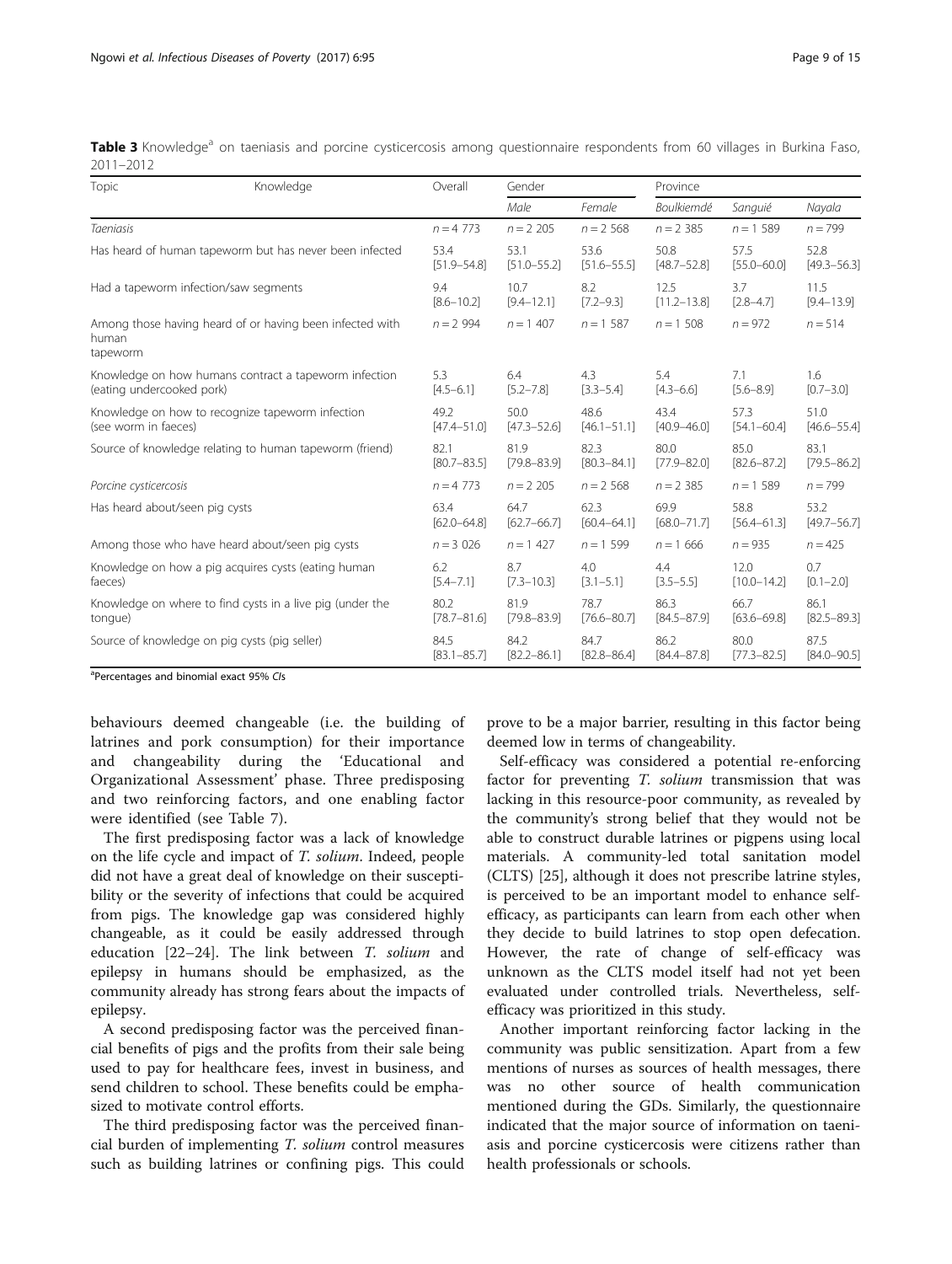<span id="page-9-0"></span>

| Table 4 Knowledge <sup>a</sup> on porcine cysticercosis and profit objectives among current pig owners interviewed in 60 villages in Burkina Faso, |
|----------------------------------------------------------------------------------------------------------------------------------------------------|
| 2011-2012                                                                                                                                          |

| Topic                      | Knowledge                                             | Overall                 | Gender                    |                         | Province                |                         |                         |
|----------------------------|-------------------------------------------------------|-------------------------|---------------------------|-------------------------|-------------------------|-------------------------|-------------------------|
|                            |                                                       |                         | Male                      | Female                  | Boulkiemdé              | Sanguié                 | Nayala                  |
| Porcine cysticercosis      |                                                       | $n = 2,242$             | $n = 76$                  | $n = 2$ 162             | $n = 1$ 173             | $n = 785$               | $n = 284$               |
|                            | Has heard of porcine cysticercosis                    | 89.5<br>$[88.1 - 90.7]$ | 92.1<br>$[83.6 - 97.0]$   | 89.4<br>$[88.0 - 90.7]$ | 87.6<br>$[85.5 - 89.4]$ | 90.4<br>$[88.2 - 92.4]$ | 94.7<br>$[91.4 - 97.0]$ |
|                            | Among those having heard of porcine cysticercosis     | $n = 2006$              | $n = 70$                  | $n = 1933$              | $n = 1027$              | $n = 710$               | $n = 269$               |
| (eating human faeces)      | Knowledge on how a pig acquires porcine cysticercosis | 0.1<br>$[0.0 - 0.4]$    | 0.0<br>$[0.0 - 5.1]$      | 0.1<br>$[0.0 - 0.4]$    | 0.0<br>$[0 - 0.4]$      | 0.3<br>$[0.0 - 1.0]$    | 0.0<br>$[0.0 - 1.4]$    |
| (under the tongue)         | Knowledge on where to find cysts in a live pig        | 80.5<br>$[78.7 - 82.2]$ | 91.4<br>$[82.3 - 96.8]$   | 80.0<br>$[78.2 - 81.2]$ | 78.5<br>$[75.8 - 81.0]$ | 80.3<br>$[77.2 - 83.1]$ | 88.5<br>$[84.0 - 92.0]$ |
| a pig with cysticercosis   | Among those who had knowledge on what to do with      | $n = 1,876$             | $n = 58$                  | $n = 1,815$             | $n = 939$               | $n = 670$               | $n = 267$               |
| your pig? (slaughter)      | What would you do if you were to discover nodules on  | 8.9<br>$[7.7 - 10.3]$   | 17.2<br>$[8.6 - 29.4]$    | 8.7<br>$[7.4 - 10.0]$   | 10.2<br>$[8.4 - 12.3]$  | 10.1<br>$[8.0 - 12.7]$  | 1.1<br>$[0.2 - 3.2]$    |
| Profits from pig farming   |                                                       | $n = 2,244$             | $n = 76$                  | $n = 2$ 164             | $n = 1$ 174             | $n = 786$               | $n = 284$               |
| To pay for healthcare fees |                                                       | 98.8<br>$[98.2 - 99.2]$ | 100.0<br>$[95.3 - 100.0]$ | 98.7<br>$[98.1 - 99.1]$ | 99.1<br>$[98.4 - 99.6]$ | 99.1<br>$[98.2 - 99.6]$ | 96.1<br>$[93.2 - 98.1]$ |
| To invest in business      |                                                       | 94.4<br>$[93.4 - 95.3]$ | 67.1<br>$[55.4 - 77.5]$   | 95.3<br>$[94.4 - 96.2]$ | 91.0<br>$[89.2 - 92.5]$ | 97.6<br>$[96.3 - 98.5]$ | 99.6<br>$[98.1 - 100]$  |
| To send children to school |                                                       | 88.3<br>$[86.9 - 89.6]$ | 80.3<br>$[69.5 - 88.5]$   | 88.6<br>$[87.2 - 89.9]$ | 85.9<br>$[83.7 - 87.8]$ | 89.2<br>$[86.8 - 91.3]$ | 96.1<br>$[93.2 - 98.1]$ |
| To buy food                |                                                       | 0.7<br>$[0.4 - 1.1]$    | 5.3<br>$[1.5 - 12.9]$     | 0.5<br>$[0.3 - 0.9]$    | 1.3<br>$[0.7 - 2.1]$    | 0.0<br>$[0.0 - 0.5]$    | 0.0<br>$[0.0 - 1.3]$    |
| Pig housing management     |                                                       | $n = 2,243$             | $n = 76$                  | $n = 2$ 163             | $n = 1$ 174             | $n = 785$               | $n = 284$               |
|                            | During the rainy season (penned)                      | 44.8<br>$[42.7 - 46.8]$ | 47.4<br>$[35.8 - 59.2]$   | 44.6<br>$[42.5 - 46.7]$ | 44.1<br>$[41.3 - 47.0]$ | 41.1<br>$[37.7 - 44.7]$ | 57.4<br>$[51.4 - 63.2]$ |
|                            | During the dry season (roaming free)                  | 98.7<br>$[98.1 - 99.1]$ | 85.5<br>$[75.6 - 92.5]$   | 99.2<br>$[98.7 - 99.5]$ | 98.4<br>$[97.5 - 99.0]$ | 99.0<br>$[98.0 - 99.6]$ | 99.3<br>$[97.4 - 99.9]$ |

<sup>a</sup>Percentages and binomial exact 95% CIs

Table 5 Prevalence (percentage) of practices related to taeniasis and porcine cysticercosis transmission in 60 villages in Burkina Faso, 2011–2012

| Factor                                                                   | Overall          | Boulkiemdé province | Sanguié province     | Nayala province   |
|--------------------------------------------------------------------------|------------------|---------------------|----------------------|-------------------|
| Primary source of drinking water ( $n = 4$ 754)                          |                  |                     |                      |                   |
| Borehole ( $n = 2069$ )                                                  | 43.5 (41.3-45.7) | 58.0 (56.0-60.0)    | 30.6 (28.3-32.9)     | 25.8 (22.8-29.0)  |
| Open well (1 930)                                                        | 40.6 (38.4-42.9) | 26.3 (24.5 - 28.1)  | 59.2% (56.8-61.6)    | 46.4% (42.9-50.0) |
| Drilled well or river water (755)                                        | 15.9 (13.4-18.7) | 15.8 (14.4-17.3)    | $10.2$ (8.7-11.8)    | 27.8 (24.7-31.9)  |
| Boiling of drinking water ( $n = 4$ 774)                                 |                  |                     |                      |                   |
| Never ( $n = 4$ 738)                                                     | 99.2 (99.0-99.5) | 98.8 (98.2-99.2)    | 99.6 (99.2-99.9)     | 100 (99.5-100)    |
| Sometimes to always ( $n = 36$ )                                         | $0.8(0.5-1.0)$   | $1.2(0.8-1.7)$      | $0.4(0.1-0.8)$       | $0(0-0.5)$        |
| Eat pork ( $n = 4$ 772)                                                  |                  |                     |                      |                   |
| Yes $(n = 3 156)$                                                        | 66.1 (64.8-67.5) | 66.6% (64.6–68.5)   | 72.5% (70.2-74.6)    | 52.3% (48.8-55.8) |
| Boiling pork is the preferred style ( $n = 3$ 156)                       | 98.3 (97.7-98.7) | 97.7% (96.9-98.4)   | 98.6% (97.8-99.2)    | 99.3% (97.9-99.9) |
| Eat pork outside their homes at least some of<br>the time ( $n = 3$ 156) | 43.4 (42.1-44.8) | 43.9% (41.4-46.4)   | 59.7% (56.7-62.6)    | 40.7% (35.9-45.6) |
| Do not use latrines to defecate ( $n = 4$ 774)                           |                  | 86.5% (85.1-87.8)   | $90.6\%$ (89.1-92.0) | 85.7% (83.1-88.1) |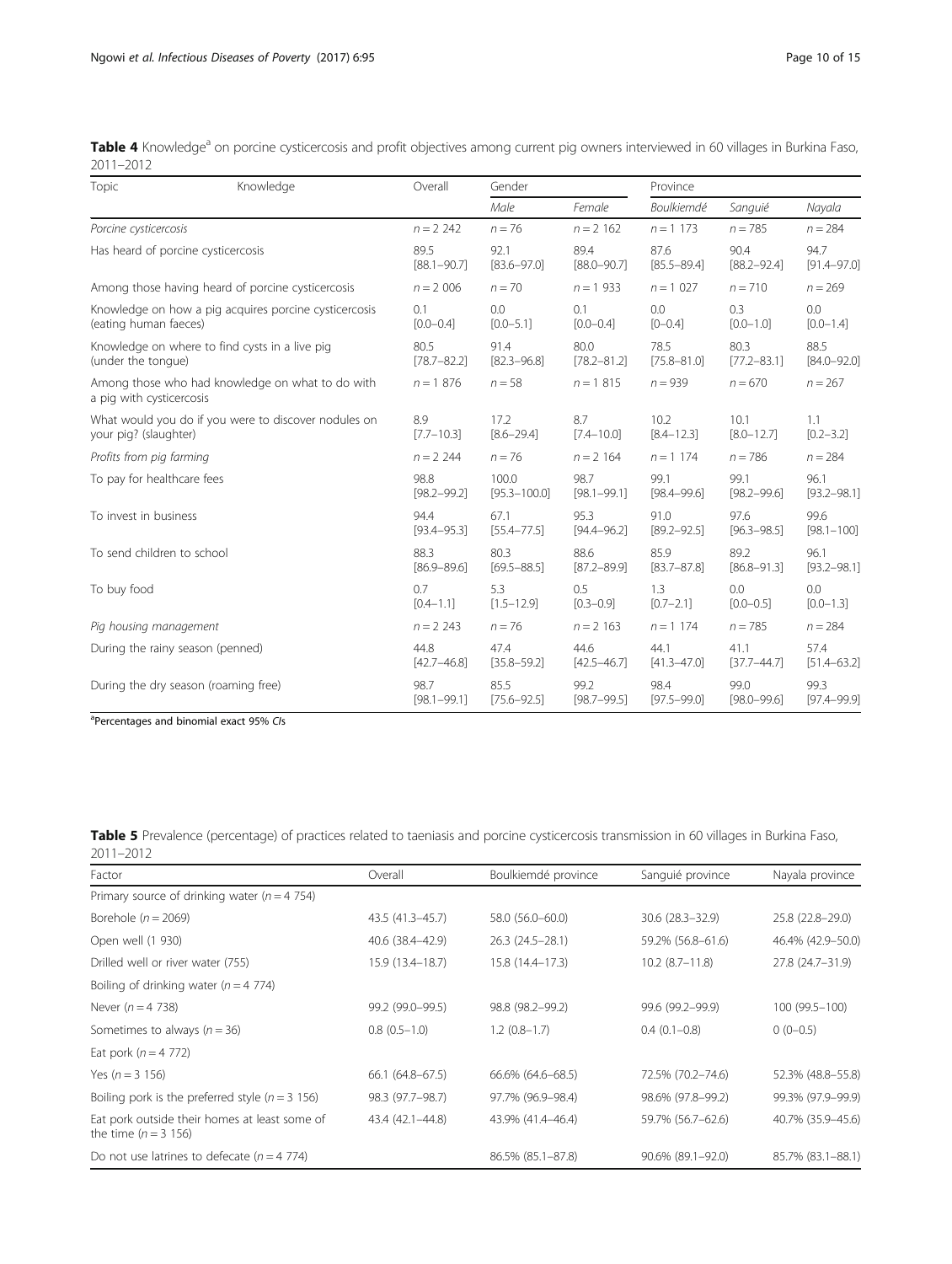<span id="page-10-0"></span>Table 6 Behavioural and environmental factors related to the prevalence of human and porcine cysticercosis, their importance, and potential for change, Burkina Faso, 2007–2012

| $\Box$ $\Box$ putance, and putential for change, burning rasu, 2007=2012 |               |      |                          |  |  |  |  |
|--------------------------------------------------------------------------|---------------|------|--------------------------|--|--|--|--|
| Determinant*                                                             | Type          |      | Importance Changeability |  |  |  |  |
| Open defecation                                                          | Behavioural   | High | l ow                     |  |  |  |  |
| Drinking unboiled water                                                  | Behavioural   | High | l ow                     |  |  |  |  |
| Consumption of<br>undercooked pork*                                      | Behavioural   | High | Moderate                 |  |  |  |  |
| Lack of latrines*                                                        | Environmental | High | Moderate                 |  |  |  |  |
| Allowing pigs to roam                                                    | Behavioural   | High | l ow                     |  |  |  |  |
| Seasonality of pig feeds                                                 | Environmental | Hiah | l ow                     |  |  |  |  |
|                                                                          |               |      |                          |  |  |  |  |

\*Prioritized

Health extension services were considered as an important enabling factor for initiating and sustaining behavioural change that was lacking in this community. It was apparent that neither health nor veterinary extension agents provided education to the villagers regarding taeniasis or cysticercosis, as more than 80% of respondents reported to have acquired their knowledge from friends or pig sellers (see Table [3\)](#page-8-0).

Public sensitization could be improved through the community-based model as well as through the production of a comedy film and comic book about safe pig management, the importance of latrine use, and epilepsy. The comedy films and comic books are particularly effective as many people enjoy following the stories given in these materials if they are attractive. In addition, because such kind of media show actions more than words, they are understood by many people, including illiterates.

## Intervention priorities

The last phase of the PRECEDE approach is to conduct an 'Administrative and Policy Assessment' to identify and adjust administrative and policy issues that could affect the successful implementation of the planned interventions. In addition, the resources available (including time and budget) should be

Table 7 Predisposing, reinforcing, and enabling factors related to open defecation, drinking unboiled water, and consumption of infected pork, Burkina Faso, 2007–2012

| Determinant*                                                         | Type         |      | Importance Changeability |
|----------------------------------------------------------------------|--------------|------|--------------------------|
| Knowledge on T. solium*                                              | Predisposing | High | High                     |
| Perceived financial benefits<br>of porcine cysticercosis<br>control* | Predisposing | High | High                     |
| Public sensitization*                                                | Reinforcing  | High | Moderate                 |
| Perceived financial barriers                                         | Predisposing | Hiah | l ow                     |
| Selfefficacy*                                                        | Reinforcing  | High | Unknown                  |
| Health extension services                                            | Enabling     | High | Unknown                  |
|                                                                      |              |      |                          |

\*Prioritized

assessed in relation to the planned intervention activities.

The planned sanitation-based interventions in this study were well matched to the water and sanitation policies of Burkina Faso. Unfortunately, the implementation of the initially planned community model, the CLTS, faced several hurdles. Upon consultation with Water and Sanitation for Africa, an NGO in Burkina Faso experienced in CLTS implementation, it was found that the CLTS implementation would be prohibitively expensive to implement and not sustainable. A less expensive and resource-intensive community model referred to as Participatory Hygiene and Sanitation Transformation (PHAST) was proposed. The PHAST methodology [[26](#page-14-0)] aims to improve hygiene-related behaviours of communities and stimulate their management of water and sanitation facilities as well as to prevent diarrheal diseases. The PHAST initiative uses Self-esteem, Associative strengths, Resourcefulness, Action planning, and Responsibility (SARAR) as its underlying participatory methodology. A basic principle of SARAR is the recognition and affirmation of people's innate abilities [\[26\]](#page-14-0). Two main principles are: (i) people will solve their own problems best in a participatory group process and (ii) the group collectively will have enough information and experience to begin to address its own problems. SARAR also recognizes that self-esteem is a prerequisite to decision-making and performance. The PHAST concept had been extensively tested, improved, and subsequently applied in several countries including Zimbabwe [[27](#page-14-0)], Kenya [\[28](#page-14-0), [29](#page-14-0)], Uganda [\[30\]](#page-14-0), and Uzbekistan [\[31](#page-14-0)]. Therefore, the project adopted the PHAST-SARAR as the community mobilization model instead of CLTS.

In summary, four factors were prioritized for the intervention, namely (1) knowledge on T. solium transmission, impact and control; (2) perceived financial benefits of controlling porcine cysticercosis; (3) public sensitization; and (4) self-efficacy, particularly regarding the construction of latrines.

# Development of a comedy film and accompanying comic book

It was also found vital to combine the PHAST method with the production of a comedy film and an accompanying comic book based on the film and written by the screenwriter. These material would increase knowledge to complement PHAST which is aimed primarily at enhancement of action competence. The 52-min film and the comic book are aimed at informing audiences about the importance of latrine use, education about epilepsy, and safe pig management, to enhance adoption of T. solium control measures, especially the use of latrines. The prioritizing factors and basic information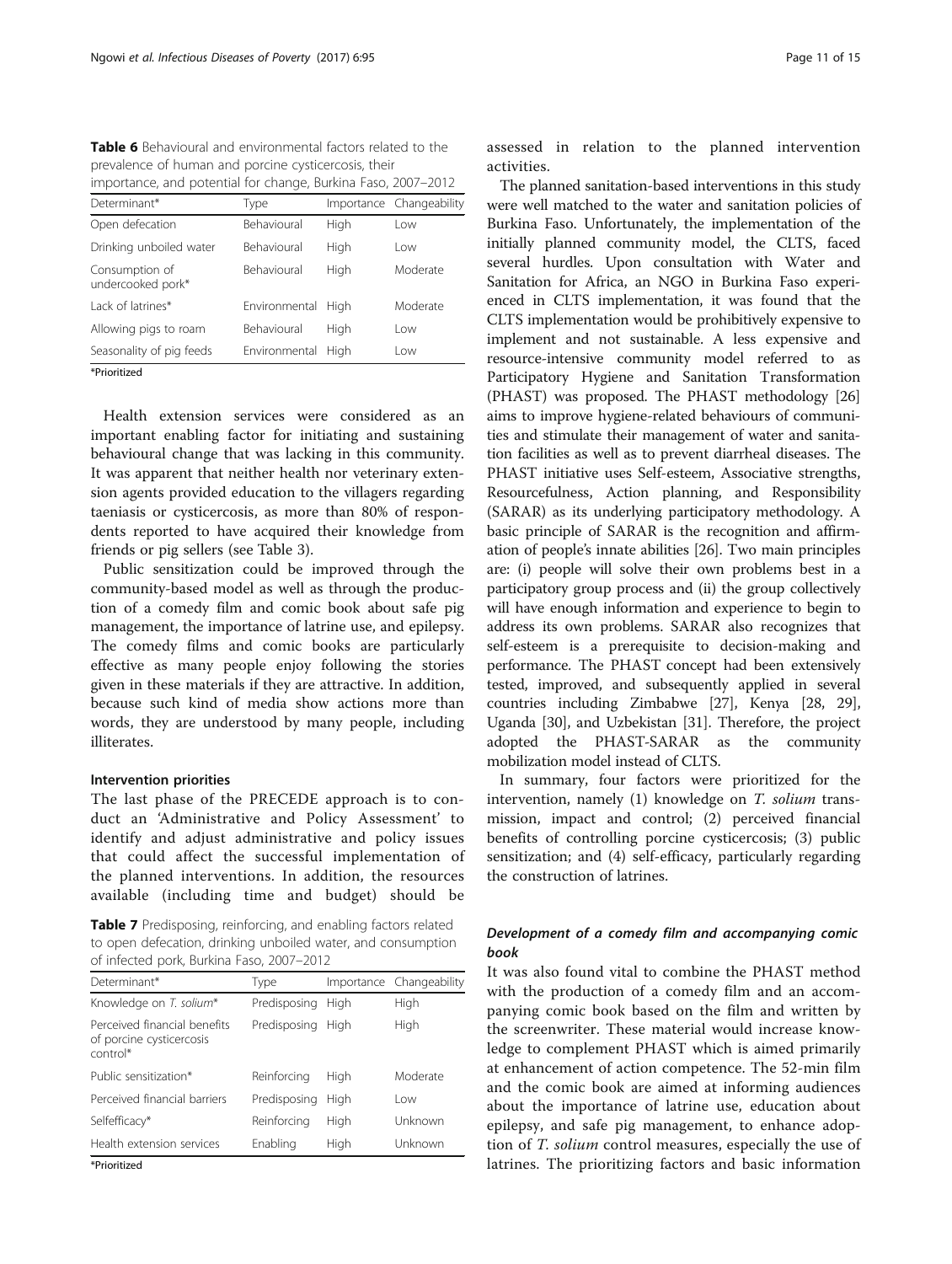on the life cycle of T. solium were shared with the screenwriter.

The film features several main characters: a pig trader, a nurse, a veterinarian, a pig farmer, a person living with epilepsy, the son of an imam, male village elders, village women, and extras. The extras are used to set the scene about how people traditionally believe epilepsy is caused. The male elders, son of the imam, nurse, veterinarian, and the village women are used to educate the audience about the importance of building latrines to prevent diseases, restrict pig access to human faeces, and thus indirectly prevent epilepsy, as well as the importance of cleaning food before eating it and of hand washing. The pig trader character is used to educate the audience about the dangers of selling infected pigs, letting pigs roam free, and of eating undercooked meat. The pig farmer character is used to demonstrate improved pig management techniques and their benefits. The person with epilepsy, nurse, and veterinarian are used to reduce the stigma associated with epilepsy and to educate people about the link between poor sanitation and epilepsy.

The film shows how all members of a village decide to take their health into their own hands by building latrines after being pressured to do so by women who have been educated by the veterinarian and nurse about the threats of open defecation. The women pressure the men by going on a "bed strike" until the latrines are built. The pig trader is at first presented as "cheating" the meat inspection system and arguing against control epilepsy to becoming a driver for latrine building and proper pork cooking. Each step of the evolution of this character is presented humorously. The son of the imam is also a funny character who drinks alcohol and eats pork, sometimes undercooked. He acquires taeniasis due to his pork consumption habits and defecates in the bush without washing his hands. The pig farmer, because of his relative prosperity from pig raising and not having anyone with epilepsy in his family, is accused by some of the village elders of having put a spell on the epilepsy patient, an accusation which is demystified through education, with the pig farmer teaching one of the elders how to build solid pigpens. These are just a few examples of the different plots in the film to disseminate the messages.

Most actors are very well known television stars in Burkina Faso and both the screenwriter (Noraogo Sawadogo) and film director (Missa Hébié) have won several international awards for their work. Both the film and comic book were made more pictorial than the textual to enable illiterate audiences to grasp the key messages. The intervention would target the general population taking into account the zoonotic implication of T. solium. The aims of the intervention will be to (i) improve community knowledge on *T. solium* transmission, impacts, and benefits of control measures and (ii) improve self-efficacy (through the PHAST method) in implementing control measures such as building durable latrines and pig houses using local resources (see Fig. [2\)](#page-12-0).

# **Discussion**

This study used an implementation research method to plan the development of an education intervention for the control of cysticercosis and taeniasis in Burkina Faso. The use of theory-based interventions, evaluated through appropriate designs, contributes to the understanding of why interventions "work" or not under particular conditions [\[32\]](#page-14-0). It calls for the need to utilize the explanatory and predictive capability of theory to the design of both programmes and evaluations. Research has shown that health education interventions that are based on sound theoretical frameworks are most likely to be effective [\[12\]](#page-14-0).

The PRECEDE model has had many applications in research and development activities. In the USA, an infection prevention promotion program based on the PRECEDE model significantly and sustainably improved hand hygiene behaviours among healthcare personnel [[33\]](#page-14-0). Two Australian case studies found that PRECEDE was a strong theoretical model that guided the development of realistic nurse-led interventions with the best chance of being successful in existing healthcare environments [\[34](#page-14-0)]. A study in Nepal used the PRECEDE model to define actions necessary to control T. solium in the country. The authors identified hurdles in administration and policy, where standardized law-enforcement and meat inspection practices were needed [\[35\]](#page-14-0). A similar strategy in Tanzania reduced the incidence rate of porcine cysticercosis by 43% and significantly reduced reported consumption of infected pork. However, the intervention did not increase the use of latrines or pig confinement [[16](#page-14-0), [22\]](#page-14-0). This intervention focused on pig management and was based only on health communication, which most probably was not enough to motivate and improve self-efficacy in the implementation of disease control actions, especially the use of latrines.

In the current study, a comprehensive assessment of the study community led to a considerable understanding of the needs, strengths, and weaknesses in the control of T. solium infections in Burkina Faso. Taking into account lessons learned in similar studies conducted elsewhere, the authors of this study were able to plan an evidence-based health education strategy for controlling T. solium in three provinces. Incorporation of the PHAST strategy was presumed to improve the adoption of latrine use, encourage the building of latrines, and consequently reduce open defecation. Previous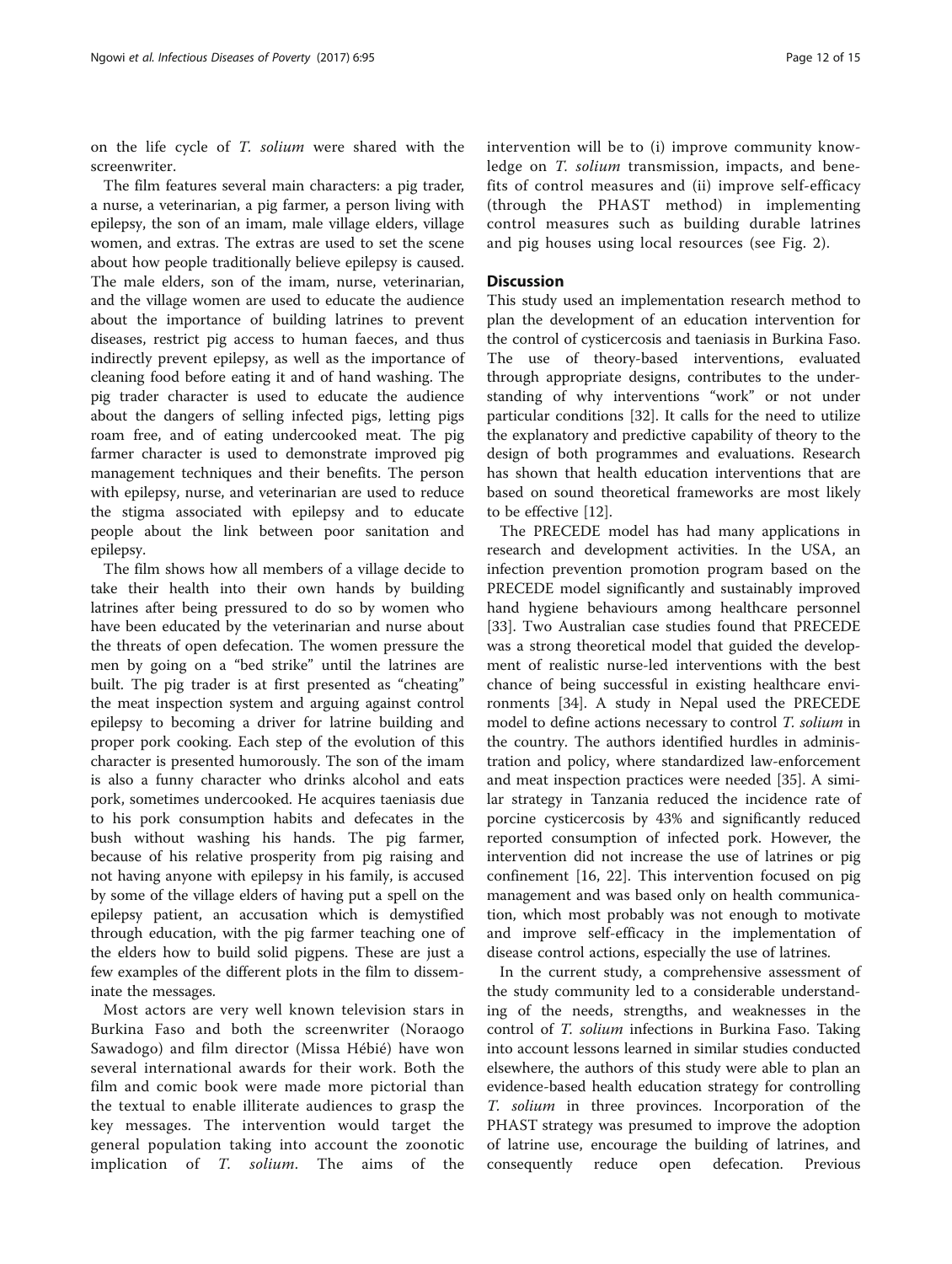<span id="page-12-0"></span>

experience of disseminating research findings using forum theatre's in the country had already shown the capacity of communities to capture key messages. In the present study, instead of forum theatre's, which would require to be played several times, and hence would be more costly, a 52-min film produced locally was adopted. The advantage is that the film could be played as many times as desired without variations in content and quality, and would not require extensive human resource for its dissemination. It was expected that the PHAST strategy combined with the film would provide communities with the information necessary to control T. solium.

One of the limitations of this study is that some useful information might have been missed in the GDs because of the note-based method used to record the responses.

In addition, the direct translation and back translation of the questions at the time of data collection might have led to some information being lost. Furthermore, the questionnaire used was not directly validated. However, the study employed an extensively used questionnaire and validity was assessed through triangulation with GDs, which gives the authors confidence that the questionnaire captured the KAP appropriately.

# Conclusions

Both qualitative and quantitative methods pointed to a lack of knowledge on taeniasis and cysticercosis, as well as ongoing problems maintaining hygiene and sanitation sufficient to avoid human and porcine cysticercosis, in villages in the three studied provinces of Burkina Faso. Reasons for the observed significant differences between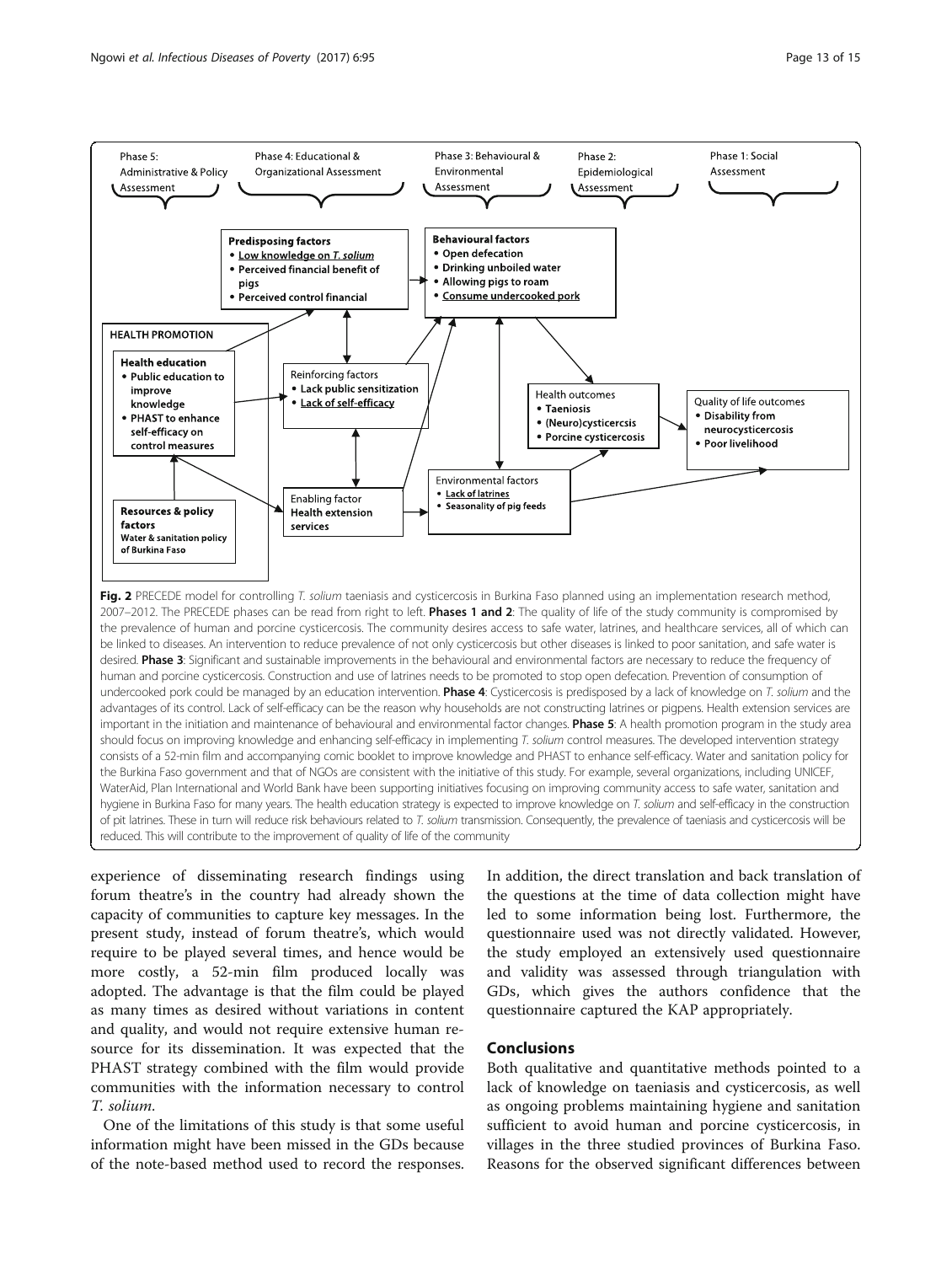<span id="page-13-0"></span>provinces related to some of the knowledge could not be established in this study, though it does emphasize the need to highlight different aspects when implementing health education interventions in these provinces. What these communities had in common was reliance on pork as a food source from pigs that were largely free-roaming and scavenging on refuse in the local environment, including on human faeces that might be contaminated with T. solium eggs. Relying on a free-roaming animal that is able to obtain nourishment from whatever food sources are easily available rather than feeding it purchased animal feed (and which also performs the ecoservice of cleaning the local environment) is an economically rational strategy for an impoverished population, and one which, as the PRECEDE model determined, was unlikely to be easily changed. We believe that the larger issue in these communities with regard to the transmission of T. solium cysticercosis is the availability of contaminated faeces for consumption by these animals, the prevention of which requires the construction of latrines, which is quite problematic in an economically challenged setting. Providing the community with the skills to construct durable latrines using low-cost locally available materials would likely help to resolve this problem. If the environment is free from human faeces, most of the other behaviours (such as drinking unboiled water, letting pigs roam free, and eating partially cooked pork) would have a low impact in the transmission of the parasite. Further studies are required to implement and evaluate the T. solium control strategy developed in this study.

# Additional files

[Additional file 1:](dx.doi.org/10.1186/s40249-017-0308-0) Multilingual abstract in the five official working languages of the United Nations. (PDF 641 kb)

[Additional file 2:](dx.doi.org/10.1186/s40249-017-0308-0) A questionnaire to assess participants' knowledge and practices related to Taenia solium cysticercosis and taeniasis in 60 villages in Burkina Faso between Feburary 2011 and January 2012. (DOC 49 kb)

#### Abbreviations

Ag-ELISA: Antigen enzyme-linked immunosorbent assay; BCI: Bayesian credible interval; CI: Confidence interval; CLTS: Community-led total sanitation; GD: Group discussion; HBM: Health Belief Model; NGO: Non-governmental organization; PHAST: Participatory Hygiene and Sanitation Transformation; PPR: Prevalence proportion ratio; PRECEDE: Predisposing, Reinforcing, and Enabling Constructs in Educational Diagnosis and Evaluation; SARAR: Self-esteem, Associative strengths, Resourcefulness, Action planning, and Responsibility

#### Acknowledgements

The authors are grateful to the cooperation of the study participants and their village political leaders in Burkina Faso. Specific gratitude is extended to the Water and Sanitation for Africa organization. We also thank Ida Sahlu for preparing the map.

#### Funding

This work was conducted with support from the National Institute of Neurological Disorders and Stroke and the Fogarty International Center of the National Institutes of Health under the Brain Disorders in the Developing World: Research Across the Lifespan program, grant R01NS064901 [\(http://www.fic.nih.gov/Programs/Pages/brain-disorders.aspx\)](http://www.fic.nih.gov/Programs/Pages/brain-disorders.aspx). The funders had no role in study design, data collection and analysis, interpretation of data, preparation of the paper, or decision to publish the data.

#### Availability of data and materials

The datasets supporting the conclusions of this article will be made available as additional files when the article is accepted for publication.

#### Authors' contributions

HC, HN, AM, and RG developed the research concept, supervised the research, drafted and revised the paper, approved the paper for publication, and agreed to be accountable for all aspects of the paper. TS developed the research concept, conducted the research, analysed the data, approved the paper for publication, and agreed to be accountable for all aspects of the paper. IO and VD analysed the data, reviewed the draft paper, revised the paper, approved the paper for publication, and agreed to be accountable for all aspects of the paper. PS, LLJ, SG, and PD reviewed and approved the research concept, reviewed the paper, approved the paper for publication, and agreed to be accountable for all aspects of the paper.

#### Competing interests

The authors have no competing interests with regard to the information published in this paper.

#### Consent for publication

Not applicable.

#### Ethics approval and consent to participate

Field workers read and explained information about the study provided in the consent forms to each potential participant and took the time to answer all questions asked by the participants. Consenting participants signed the consent forms when able or put a cross when not. Children aged above 10 were asked for their assent, but parents consented for all children aged below 18 years. The research proposal was approved by the ethical committee of the Centre Muraz (Ref. 02-2006/CE-CM) and by the University of Oklahoma Health Sciences Center Institutional Review Board (IRB# 12694).

#### Author details

<sup>1</sup>Department of Veterinary Medicine and Public Health, Sokoine University of Agriculture, P.O. Box 3021, Morogoro, Tanzania. <sup>2</sup>Department of Anthropology, University of Oklahoma, Norman, OK, USA. <sup>3</sup>Language Department, Citizen Potawatomi Nation, Shawnee, OK, USA. <sup>4</sup>Sourou Sanou University Teaching Hospital, Bobo-Dioulasso, Burkina Faso. <sup>5</sup>Department of Biomedical Sciences, Institute of Tropical Medicine, Antwerp, Belgium. 6 Agriculutral and Research Training Agency for Africa (AFRICSanté), Bobo-Dioulasso, Burkina Faso. <sup>7</sup>Department of Anthropology and Center for Applied Social Research, University of Oklahoma, Oklahoma City, OK, USA. <sup>8</sup>Department of Biostatistics and Epidemiology, College of Public Health Oklahoma University Health Sciences Center, Oklahoma City, OK, USA.

#### Received: 29 July 2016 Accepted: 20 April 2017 Published online: 01 June 2017

#### References

- 1. FAOSTAT. [http://faostat.fao.org/site/573/default.aspx#ancor.](http://faostat.fao.org/site/573/default.aspx#ancor) Accessed 12 June 2012.
- 2. FAO. Secteur Porcin Burkina Faso. Rome: Revues nationales de l'élevage de la division de la production et de la santé animales de la FAO; 2012. p. 1.
- Ngowi HA, Mukaratirwa S, Lekule FP, Maingi N, Waiswa C, Sikasunge C et al. Agricultural impact of porcine cysticercosis in Africa: A review: In: Neurocysticercosis (ISBN 980-953-307-458-5). http://dx.doi.org[/10.5772/](http://dx.doi.org/10.5772/51196) [51196.](http://dx.doi.org/10.5772/51196) 2013.
- 4. Carabin H, Ndimubanzi PC, Budke CM, Nguyen H, Qian Y, Cowan LD, et al. Clinical manifestations associated with neurocysticercosis: a systematic review. Plos Negl Trop Dis. 2011;5(5):e1152.
- Kaboré J, Lengani A, Drabo YJ, Melaku Z, Preux P-M, Dumas M, et al. Clinical aspects of seizure disorders at Ouagadougou - Burkina Faso: retrospective study of 532 cases. Afr J Neurol Sci. 1995;14:24–6.